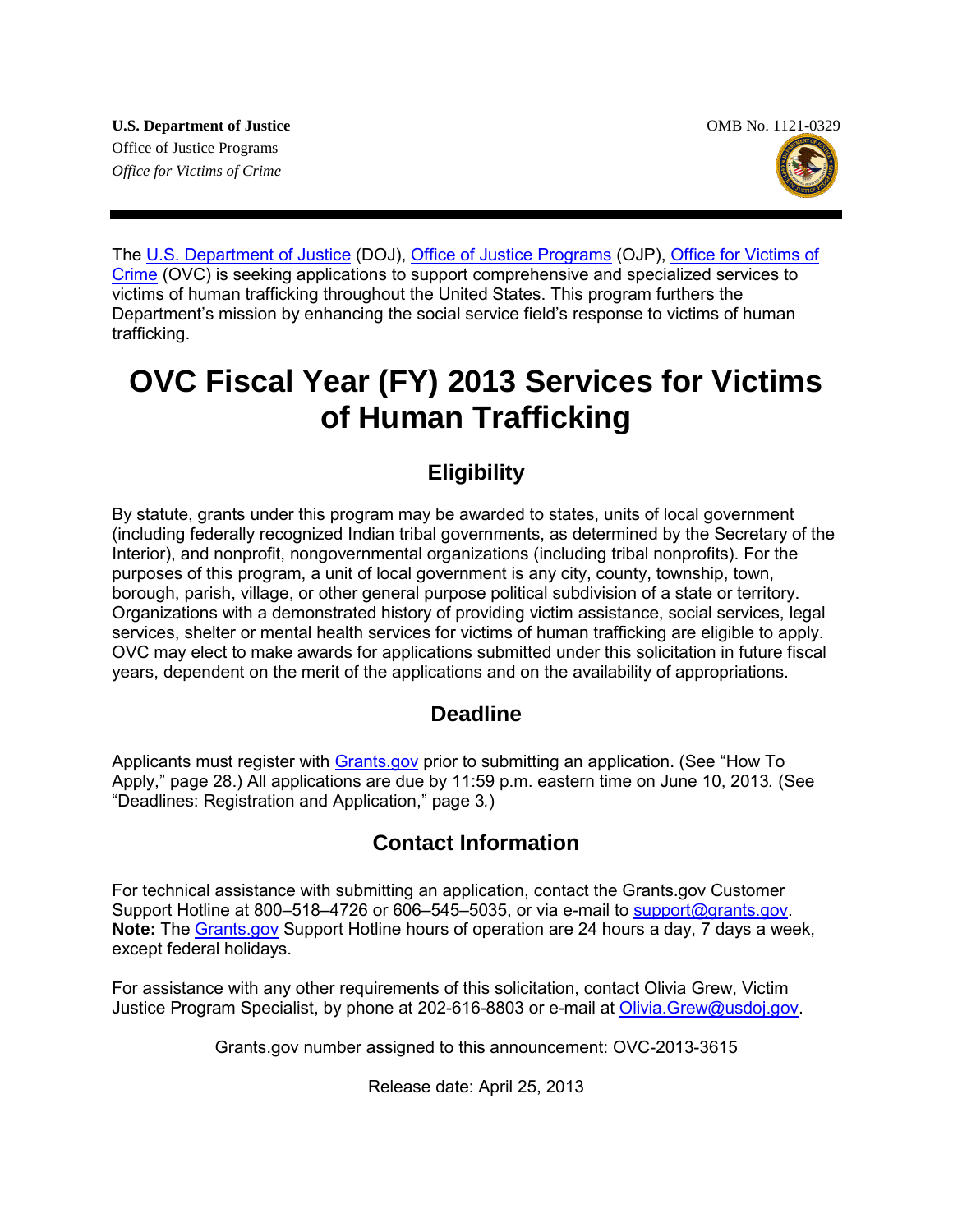| Information To Complete the Application for Federal Assistance (SF-424)14         |  |
|-----------------------------------------------------------------------------------|--|
|                                                                                   |  |
|                                                                                   |  |
|                                                                                   |  |
|                                                                                   |  |
|                                                                                   |  |
|                                                                                   |  |
|                                                                                   |  |
| Plan for Evaluation and Collecting Data for Performance Measures (Attachment 8)20 |  |
|                                                                                   |  |
|                                                                                   |  |
|                                                                                   |  |
|                                                                                   |  |
|                                                                                   |  |
|                                                                                   |  |
|                                                                                   |  |
|                                                                                   |  |
|                                                                                   |  |
|                                                                                   |  |
|                                                                                   |  |
|                                                                                   |  |

# **Contents**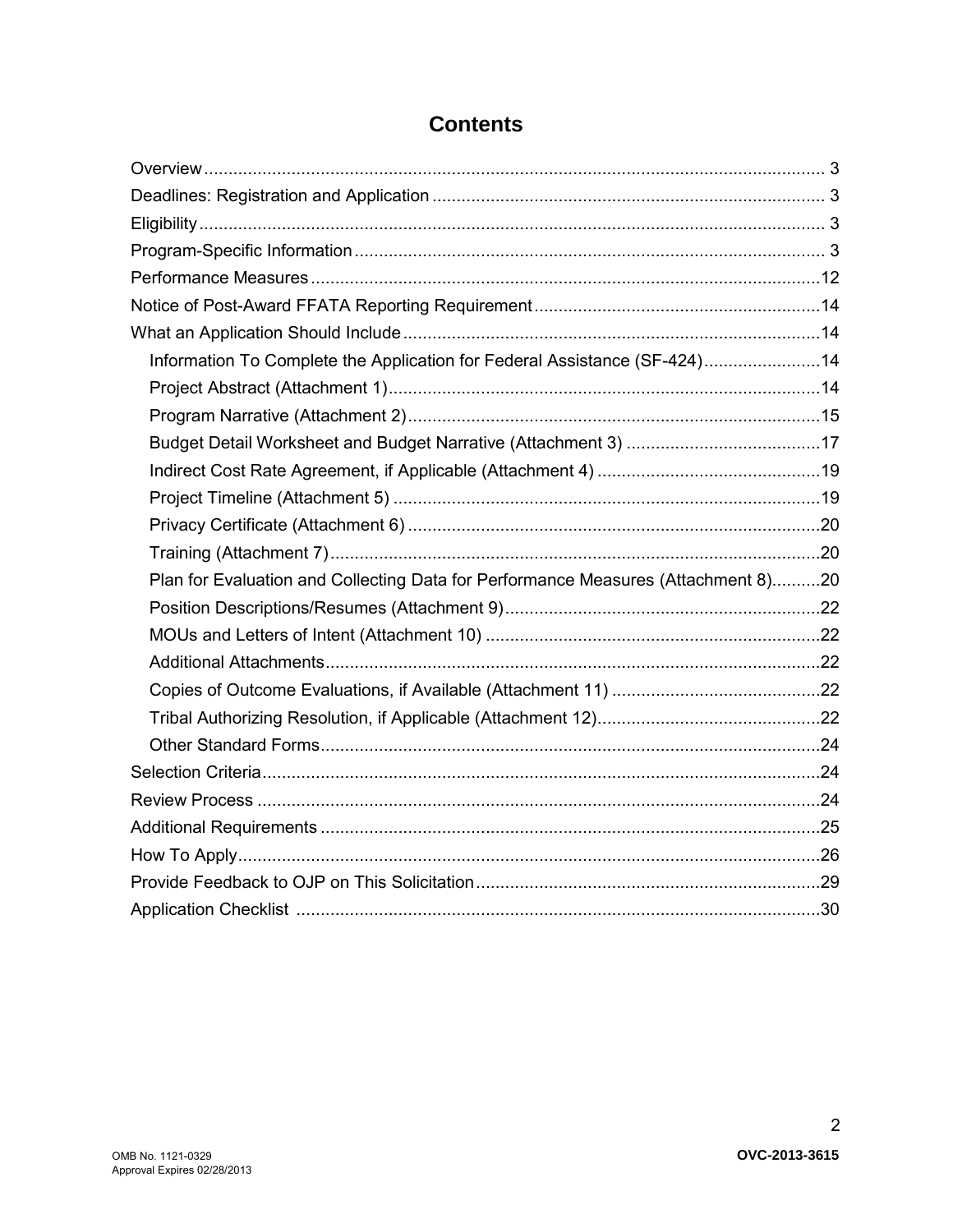# **OVC FY 2013 Services for Victims of Human Trafficking (CFDA # 16.320)**

# <span id="page-2-0"></span>**Overview**

The primary goal of this solicitation is to provide timely, high-quality services to victims of human trafficking as defined by the Trafficking Victims Protection Act (TVPA) of 2000, as amended, and to enhance interagency collaboration and coordination in the provision of services to such victims. This program will provide funding to victim service organizations with a demonstrated history of providing trauma-informed, culturally competent services to victims of human trafficking. Funding under this program will support two different program areas, comprehensives services for all victims of human trafficking, and specialized services for victims of human trafficking. Funding also will support efforts to increase the capacity of communities to respond to victims through the development of interagency partnerships and professional training, public outreach, and awareness campaigns. The statutory authority for this program is 22 U.S.C. § 7105(b) (2) (A).

# <span id="page-2-1"></span>**Deadlines: Registration and Application**

Applicants must register with Grants.gov in order to submit an application. OJP encourages applicants to **register several weeks before** the application submission deadline. In addition, OJP urges applicants to submit applications 72 hours prior to the application due date. The deadline to apply for funding under this announcement is 11:59 p.m. eastern time on June 10, 2013*.* See "How To Apply" on page 26 for details.

# <span id="page-2-2"></span>**Eligibility**

Refer to the title page for eligibility under this program.

**Lobbying, promoting, or advocating the legalization/regulation of prostitution.** The Federal Government is opposed to prostitution and related activities, which are inherently harmful and dehumanizing and contribute to the phenomenon of trafficking in persons. U.S. nongovernmental organizations and their subgrantees cannot use U.S. Government funds to lobby for, promote, or advocate the legalization or regulation of prostitution as a legitimate form of work. Foreign nongovernmental organizations and their subgrantees that receive U.S. Government funds to fight trafficking in persons cannot lobby for, promote, or advocate the legalization or regulation of prostitution as a legitimate form of work. It is the responsibility of the primary grantee to ensure these criteria are met by its subgrantees.

# <span id="page-2-3"></span>**Program-Specific Information**

# **Background**

To address the problem of human trafficking in the United States, Congress passed, and the President signed into law, the Trafficking Victims Protection Act (TVPA) of 2000 (22 U.S.C. § 7101 et. seq.), which was amended by the Trafficking Victims Protection Reauthorization Act of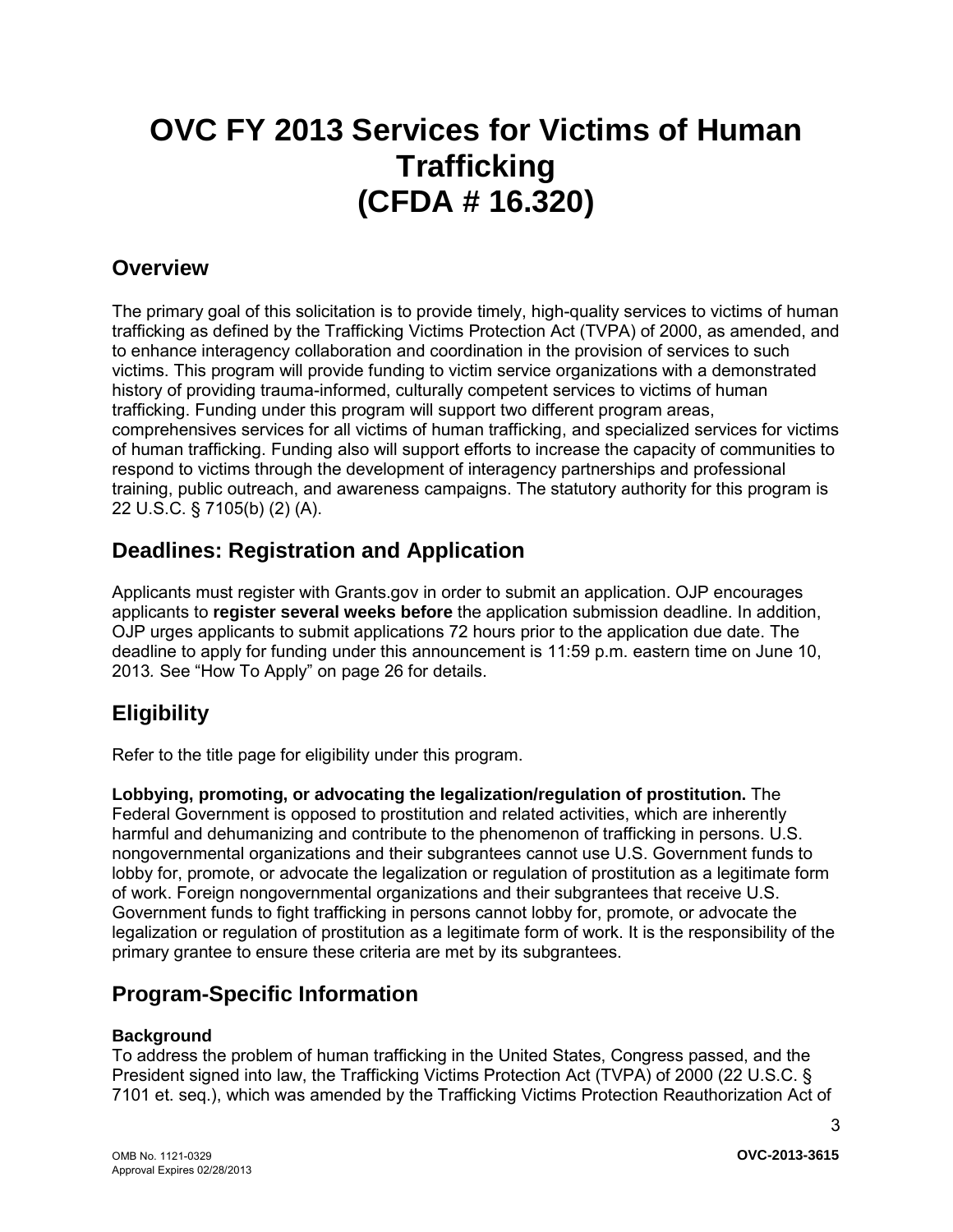2003, and again amended in 2005, 2008, and 2013. TVPA seeks to combat "severe forms" of human trafficking by punishing traffickers, protecting victims, and mobilizing U.S. Government agencies to wage a global anti-trafficking campaign.

OVC strives to uphold the intent of TVPA and its subsequent authorizations to ensure that all trafficking victims, regardless of immigration status, gender, or form of trafficking, receive support in accessing the services they need to heal in the aftermath of crime victimization. Funding through this solicitation will support organizations with the capacity to provide culturally and linguistically appropriate services to address the individualized needs of victims of human trafficking.

Under this program, a victim of trafficking is defined as a person who has been subjected to a "severe form of trafficking in persons," which, as defined in 22 U.S.C. 7102(8), means:

- a. Sex trafficking in which a commercial sex act is induced by force, fraud, or coercion, or in which the person induced to perform such an act has not attained 18 years of age; or
- b. The recruitment, harboring, transportation, provision, or obtaining of a person for labor or services through the use of force, fraud, or coercion for the purpose of subjection to involuntary servitude, peonage, debt bondage, or slavery.

# **Goals and Deliverables**

The primary goal of this solicitation is to provide timely, high-quality services to victims of human trafficking as defined by TVPA, as amended, and to enhance interagency collaboration and coordination in the provision of services to such victims. Funding will support either a comprehensive array of services for trafficking victims in specific geographic areas or specialized services.

Successful applicants will complete the following tasks:

- 1. Identify victims of sex trafficking and labor trafficking, as defined by TVPA, within the proposed geographic service region; and offer comprehensive **or** specialized services to meet each victim's individualized needs. (See description of Program Areas on page 5.)
- 2. Collaborate, as appropriate, with local, state, and federal law enforcement, local public agencies, victim service providers, and nonprofit and faith-based organizations to enhance or expand service delivery to victims of human trafficking.
- 3. Conduct training and public awareness and outreach activities within a specified geographic service region to improve the community response to victims of human trafficking. **Note: A minimum of 2 percent (but no more than 5 percent) of the total project budget must be dedicated for this purpose.**
- 4. Conduct a program evaluation to ensure the project meets intended goals related to service provision and impact on victims of human trafficking. Interim and final evaluation reports must be submitted to OVC. **Note: No more than 5 percent of the total project budget must be dedicated for this purpose.**

Funds awarded through this OVC cooperative agreement are intended primarily to support the cost of a comprehensive array of services that help promote victim safety and stability in the short-term aftermath of victim identification, leading to the goal of autonomy and economic selfsufficiency. **Funds are not intended to provide long-term financial assistance to trafficking victims.** Reliance on OVC grant funding to provide long-term assistance to a single victim may weaken the overall integrity of the program.

4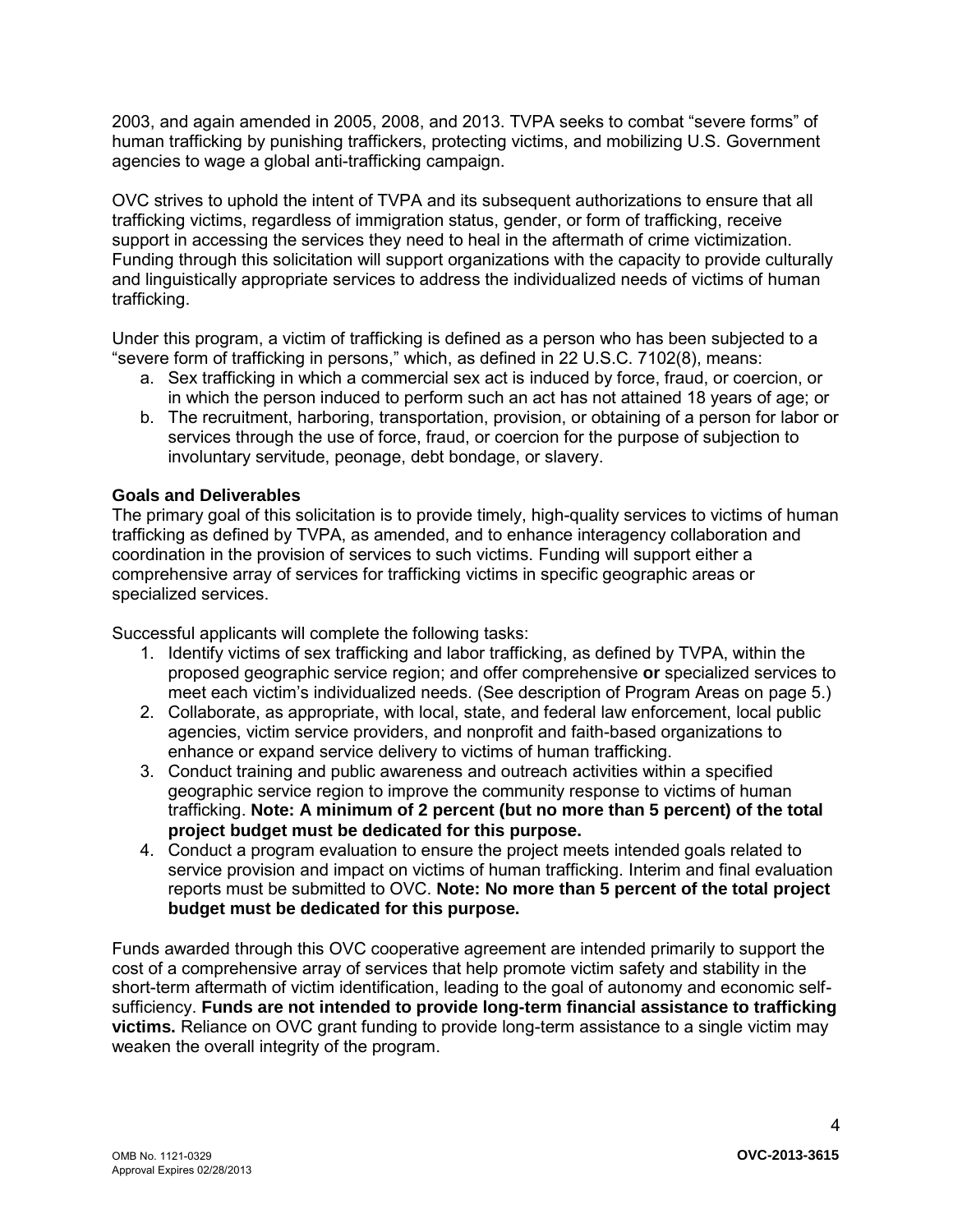For the purpose of eligibility for services under this grant, adult victims of human trafficking, both foreign national and U.S. citizens, are required to cooperate with reasonable requests from law enforcement on the investigation or prosecution of trafficking in persons. Exceptions will be considered on a case-by-case basis in consultation with OVC for adult victims who would be negatively impacted or traumatized by a requirement to assist law enforcement. Minors (foreign national and domestic) are not required to assist law enforcement; however, they should be encouraged to do so, if possible.

# **Program Areas**

OVC places priority on funding projects that address the comprehensive service needs of all victims of human trafficking that may be identified within a community, including foreign nationals, lawful permanent residents, and U.S. citizens; adults and minors; and male, female, and transgender victims of sex trafficking or labor trafficking. OVC also recognizes the diverse needs of trafficking victims, as well as the diversity of the service providers within the field. This solicitation offers service providers some flexibility to apply for funding to address the needs of trafficking victims within their community. Applicants must state in the Application for Federal Assistance (SF-424) and the project abstract the specific program area under which they are requesting funding. **Each application must target only one of the program areas described below.** 

- 1. **Comprehensive Services for All Victims of Human Trafficking—**Includes comprehensive services for all victims, including foreign national/U.S. citizen, legal permanent resident, adult/minor, male/female, and sex/labor trafficking victims.
- 2. **Specialized Services for Victims of Human Trafficking—**Funding for direct services that are provided in specific service settings or to specific sub-groups of trafficking victims.

**Note:** Federal laws prohibit recipients of OJP funding from discriminating in the delivery of services on the basis of age, race, color, national origin, sex, religion, or disability. Thus, applicants should note that, should your application propose to focus the provision of services to individuals limited by one of these categories, efforts must still be made to offer services that are as inclusive as possible for all trafficking victims and, when needed, appropriate referrals must be provided. (See "Additional Requirements" page 25.)

### **Comprehensive Services (This is applicable to Program Area 1)**

Applicants seeking funding through this solicitation for Program Area 1 must demonstrate that they have a comprehensive service model in place or have specific plans to use grant funding to develop such a model for male and female victims of sex and labor trafficking, as well as a plan for providing services to minors. A coherent, concise, and complete comprehensive service model will ensure that victims of human trafficking make informed decisions about the support they need to work through the impact of the crime, address the issues that shaped the trafficking situation, and assist the victim in identifying and obtaining their personal goals. This includes informing victims about their options in working with local, state, tribal, and/or federal law enforcement in the prosecution of the trafficker and supporting them through the process; and how they will serve minors who cannot make informed decisions regarding the support they may need.

The comprehensive service model must include a plan to provide intensive case management to the victim regardless of his or her situation, such as a domestic minor placed in foster care, a group home, a detention facility, or residing with family; or an adult living independently or within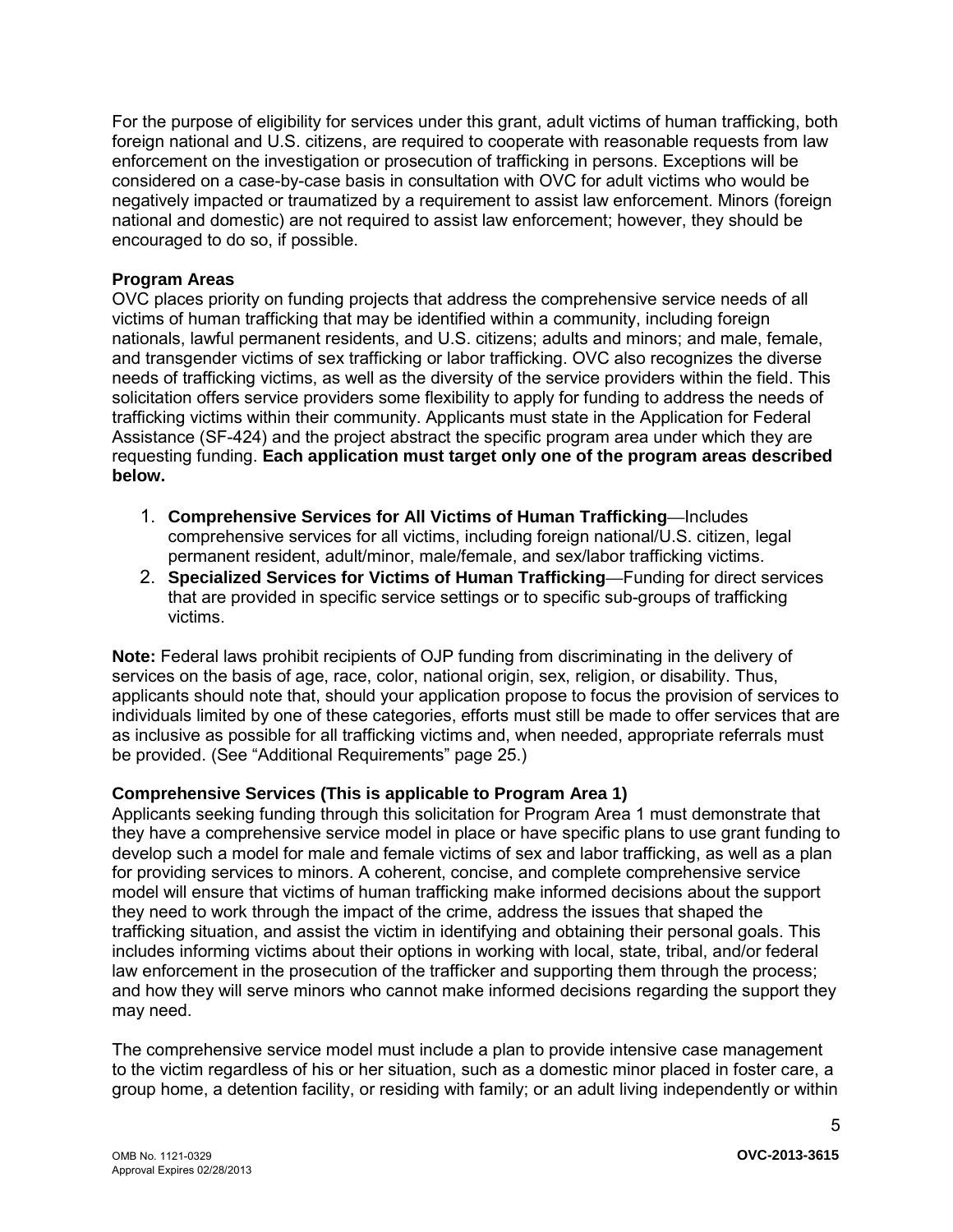a substance abuse treatment center or homeless shelter. The goal of the intensive case management is to ensure the provision of "wraparound services" that meet victims where they are and best inform their choices while they are working through the trauma of the situation and interacting with the necessary local and federal partners. Local and federal partners include, but are not limited to, local, state, tribal, and federal law enforcement and prosecutors; the federal immigration system; legal assistance providers; child welfare and child protection service systems; domestic violence, youth, and homeless shelter systems and transitional housing programs; child and adult educational systems; substance abuse treatment agencies; drop-in centers for youth and adults; detention facilities; medical and mental health services and systems; tribal and native-related services and expertise; and other partners providing critical services.

Victim service organizations funded under this program area must ensure that comprehensive services described below will be made available to all victims identified through this initiative, including foreign national, legal permanent residents, and U.S. citizen victims of sex or labor trafficking, male and female, adult and minor.

 Applicants must include a description of how they will provide EACH of the direct services described below, either in-house or through project partners:

- Intake and eligibility assessment.
- Intensive case management, including assessment of client needs, development of individualized service plans, assessment of eligibility for other public or communitybased programs, assistance in accessing publicly funded programs, safety planning, assisting with crime victim compensation claims when possible, information and referral, documentation of services provided, and routine followup to ensure that the victim's needs are being addressed, either in-house or through project partners.
- Shelter/housing and sustenance, including access to a variety of emergency and transitional shelters, group and independent living options, and food.
- Medical care.
- Dental care.
- Mental health treatment, emergency mental health assessments, and individual and/or group counseling.
- Interpreter/translator services.
- Assistance in achieving U.S. Department of Health and Human Services (HHS) certification for foreign national victims, including coordination with law enforcement and allied experts to assist eligible victims to achieve certification (coordination should include task force member agencies); assistance, which may also include coordination with federal law enforcement to request Continued Presence (CP); and assisting the victim in obtaining necessary documents to support their application for services and programs for which they may be eligible.
- Victim advocacy and information about crime victims' rights and services, including coordination with the Federal Bureau of Investigation, Immigration and Customs Enforcement, and U.S. Attorney's Office (USAO) victim/witness coordinators; victim/witness staff in district attorneys' offices or within local law enforcement; victim advocates within intimate partner violence and domestic violence or sexual assault crisis centers; and local Sexual Assault Response Teams, Sexual Assault Nurse Examiners, and Sexual Assault Forensic Examiner programs. Victim advocates within these settings may provide information on the status of an investigation or prosecution; assistance with the application process for state crime victim compensation benefits; sexual assault forensic medical exam options; accompaniment to court proceedings; additional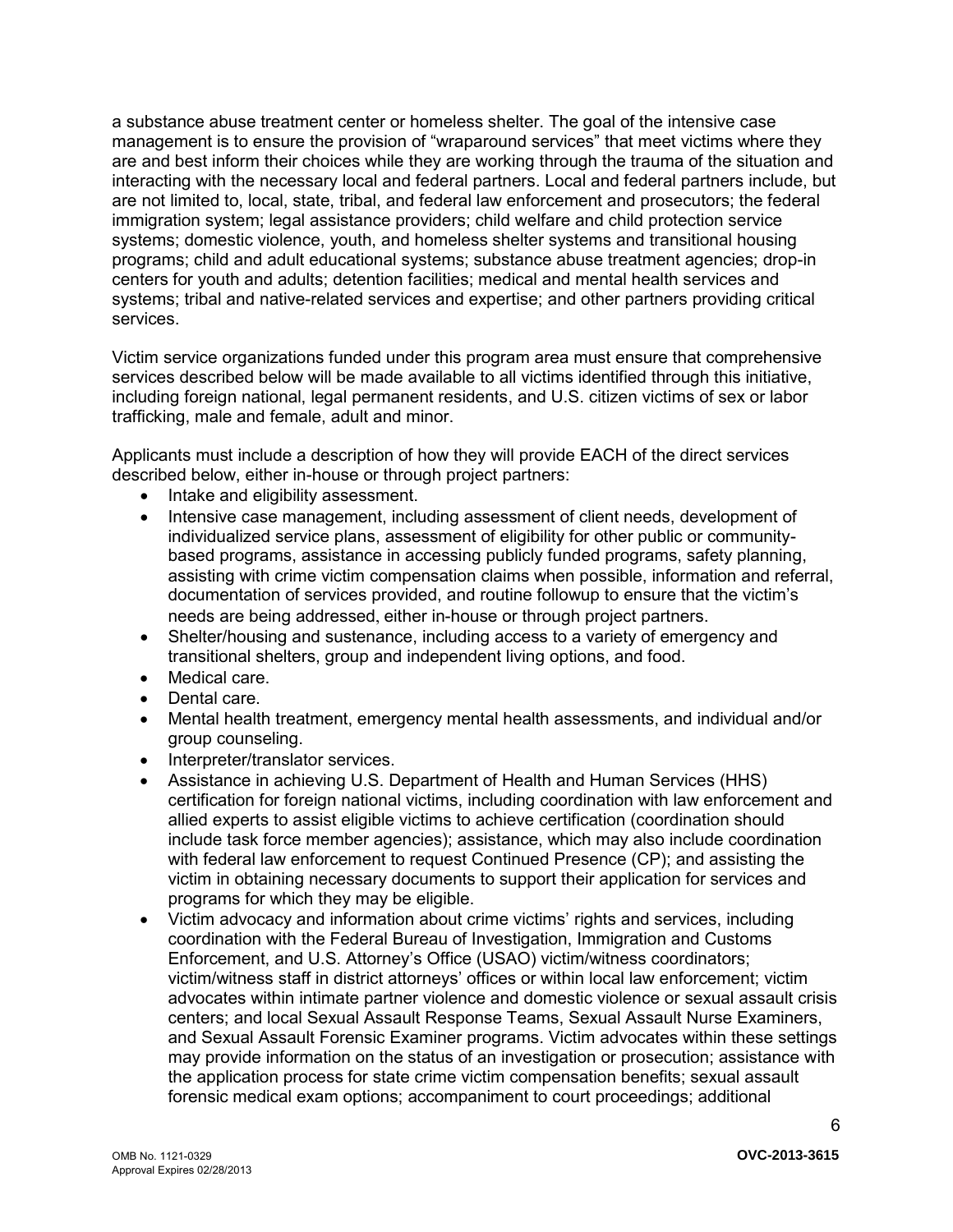comprehensive victim services, whether in-house or through referrals; and information to help clients exercise their rights as crime victims within the criminal justice process.

- Literacy education, job training, and/or education and GED assistance that is culturally and linguistically appropriate and relevant and beneficial to the victims' current situation
- Life skills training, including managing personal finances, self-care, parenting classes, and programs that help clients achieve self-sufficiency.
- Employment assistance.
- 24-hour evening and weekend response to client emergencies and emergency calls from law enforcement. This may include hotline services, call-forwarding systems or rotating on-call cell phones, and a protocol for responding to victim emergencies and emergency referrals after hours.
- Legal services, including the following
	- $\circ$  Assistance in screening the client to ensure they meet the definition of human trafficking as described by the TVPA.
	- $\circ$  Screening and assessment to determine the type of legal assistance needed.
	- $\circ$  Explanation of legal rights and protections, including assistance in obtaining restitution and victims' rights enforcement and compliance efforts.
	- o Coordination with law enforcement to request CP.
	- $\circ$  Assistance in achieving certification or recognition as a minor victim through the HHS Office of Refugee Resettlement (ORR) for eligibility to apply for benefits to the same extent as refugees.
	- o Assistance in applying for a T visa or other immigration relief.
	- $\circ$  Assistance with payment of application fees and visa fees, if needed.
	- o Assistance on family and civil matters related to the trafficking victimization, including, but not limited to, protection from abuse orders, representation in family court proceedings, and emancipation of minors.
	- o Assistance with repatriation or family reunification.
	- o Facilitation of representation of the victim by attorneys willing to provide pro bono legal services.
	- $\circ$  General advocacy and assistance on matters that arise as a result of the human trafficking victimization.

**Note:** OVC funding may not be used for criminal defense services.

Comprehensive Services applicants must demonstrate that a coordinated, community-wide approach will be used to leverage various local, state, and federal resources for the provision of a comprehensive array of services for all victims identified through this initiative. Applicants that fail to dedicate adequate funding to support direct services, and applicants that propose to perform all work in-house without demonstrated collaboration with other community-based agencies, will not be considered responsive to the solicitation.

 Foreign National Victims (minors and adults): A comprehensive array of services can be provided to a foreign national victim in the short-term aftermath of victim identification until they achieve certification from the HHS ORR. Once a trafficking victim achieves certification, service providers should refer the victim to other federal, state, or local programs for which the victim may be eligible, including ORR-funded services. If no trafficking-specific case management and/or legal services exist within a reasonable distance from where the trafficking victim resides, the grantee may continue to use OVC grant funds to provide case management and legal services. Approval to use grant funds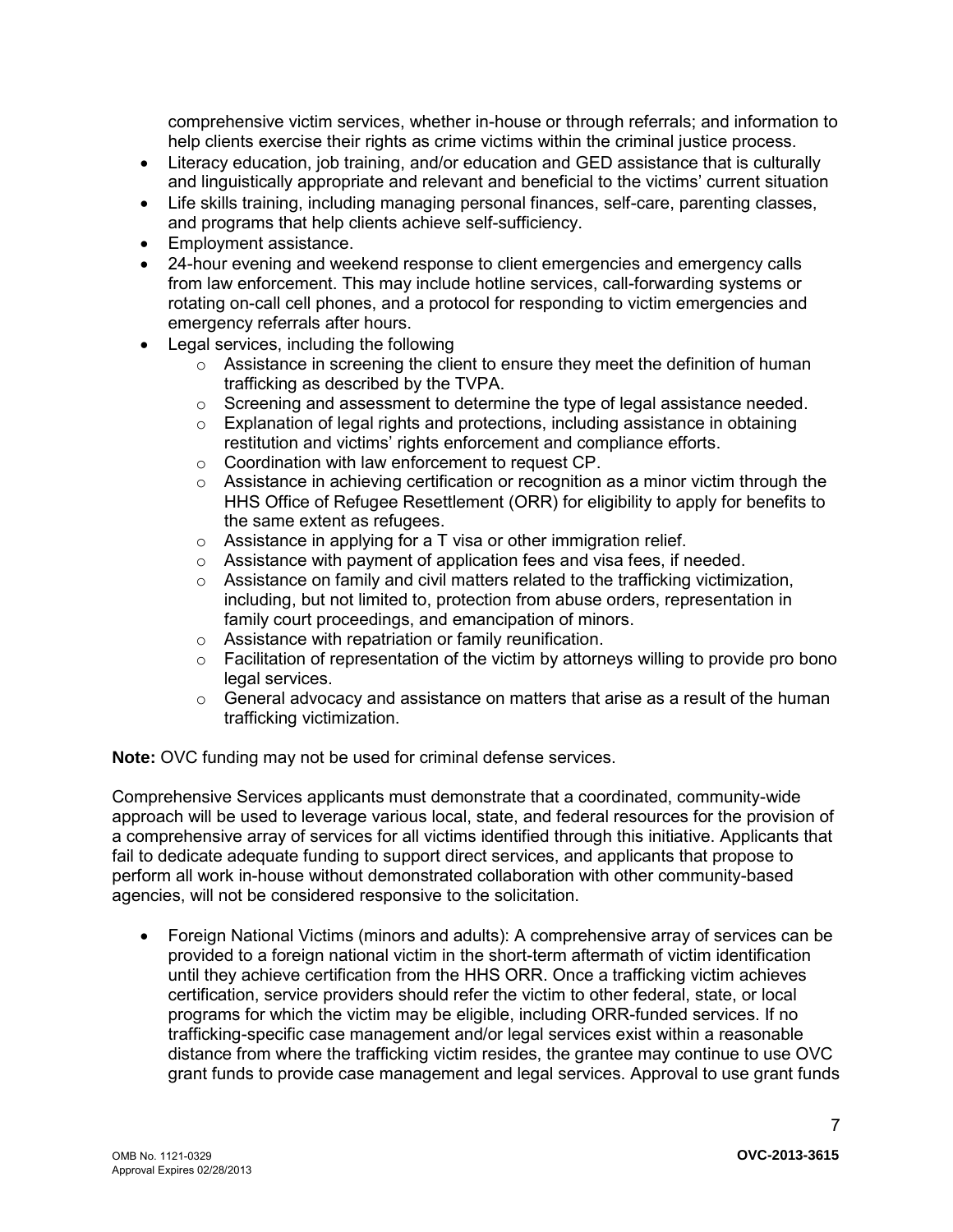for other services beyond case management and legal services for certified foreign national victims must be granted in writing by OVC.

 U.S. Citizens (minors and adults): A comprehensive array of services can be provided to a victim in the short-term aftermath of victim identification until they are able to access other federal, state, or local programs for which they may be eligible. If no trafficking specific case management or legal services exist within a reasonable distance from where the trafficking victim resides, the grantee may continue to use OVC grant funds to provide case management and legal services.

### **Specialized Services (This is applicable to Program Area 2)**

It is expected that no more than two or three awards will be made under the Specialized Services for Victims of Human Trafficking program area. Awards funded under this category will support the delivery of specific services and interventions that are intended to improve the wellbeing of victims of human trafficking by promoting safety, healing, economic stability, and selfsufficiency. Applications could include, but are not limited to, projects that propose to deliver specialized legal or mental health services for all victims of human trafficking identified within a specific geographic area.

Applicants must describe the specific problem to be addressed and the gap in services that the applicant intends to fill. The applicant must describe the target population that will be served, the specific geographic region that will be covered, and provide a clear implementation plan for the service or intervention that is to be provided.

Applicants must demonstrate prior experience with providing the service/intervention for victims of human trafficking and must provide documentation that supports that the intervention or service is successful in meeting the needs or improving the well-being of trafficking victims. Programs and services must be culturally and linguistically appropriate, developmentally appropriate, and trauma-informed.

**Note:** Specialized services must be implemented in coordination with existing community and state initiatives to combat human trafficking. To the extent possible, specialized service providers should assess the needs of a client and make referrals to serve them comprehensively.

#### **ALL Applicants**

Applicants must ensure that eligible victims served under this program are not concurrently served with other federally funded grants, contracts, or subawards issued to the applicant agency specifically for services for victims of human trafficking, such as awards funded by ORR or other federal sources. An agency that receives both OVC trafficking services funds and is an ORR trafficking victim assistance program grantee or subawardee should use funds awarded by OVC to serve pre-certified victims until the victim achieves ORR certification. Upon certification, the victim should be transferred to an ORR trafficking victim assistance-funded program.

Applicants must also include information about any other open award of federal and state funds that are being or will be used, in whole or in part, for one or more of the identical cost items outlined within this application. Applicants with current OVC funding for services for victims of human trafficking must demonstrate how the new proposal fills gaps in services or interventions not previously addressed by the existing OVC grant.

8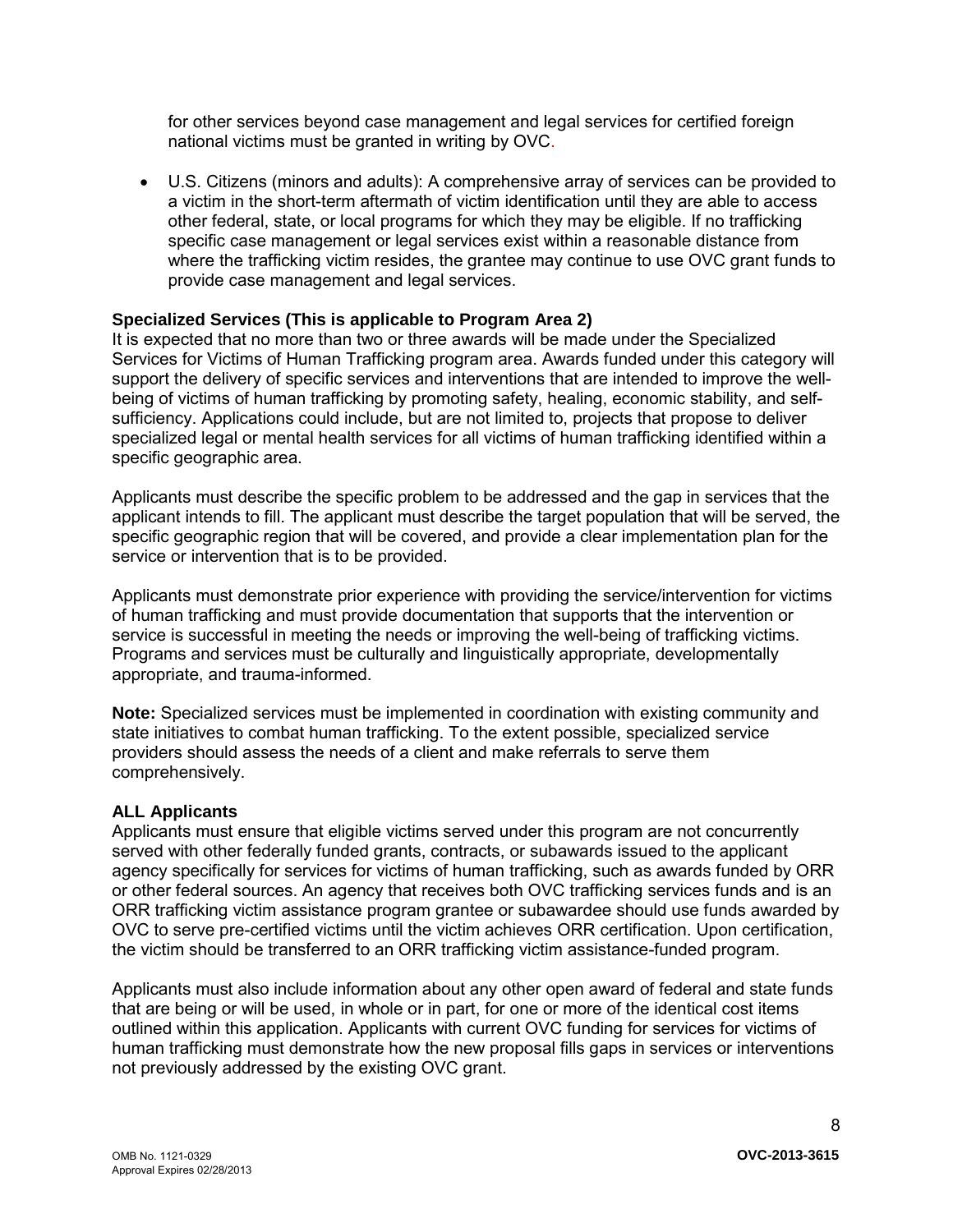### **Training Plan**

The Training Plan should be submitted as one separate attachment to the application (Attachment 7). Training and public awareness activities are integral to a community's response to human trafficking. **Under this program, OVC recommends that a minimum of 2 percent (but no more than 5 percent) of the total victim service project cost, including match funds, be dedicated to conducting local trainings for project partners and other community members, and providing project staff with professional development opportunities** (including travel to attend local or national victim assistance or regional or national trafficking conferences). For more information, please refer to page 20.

#### **Evaluation and Collecting Data for Performance Measures**

The Evaluation and Plan for Collecting Data for Performance Measures should be submitted as one separate attachment to the application (Attachment 8).

Evaluation is necessary to ensure projects meet intended goals related to service provision and impact on victims of human trafficking. **Under this program, OVC recommends that no more than 5 percent of the total victim service project budget, including match funds, be used to support a program evaluation.** For more information, please refer to page 20.

#### **MOUs and Letters of Intent (Attachment 10)**

For services to be provided by project partners, the applicant must name the project partner that will provide the specific service, and include, as an attachment to the application, a Letter of Intent or Memorandum of Understanding (MOU) describing the commitment from that organization and a description of the fee structure and cost to the grant (if any) for each service. MOUs and Letters of Intent must include the following: (1) names of the organizations involved in the agreement, (2) scope of the direct service(s) to be provided under the agreement, (3) duration of the agreement, (4) total costs associated with the agreement (if applicable), (5) estimated cost per victim or cost of actual services provided—fee-for-service or no-cost, and (6) whether or not there is a maximum number (cap) of victims that may be served under the agreement. If any of the required direct services above are to be provided pro bono or accessed through other government-subsidized or otherwise funded programs, applicants must describe how services will be provided to victims without the use of grant funds.

Applications with insufficient documentation to fully demonstrate the applicant's ability to implement their proposed service model will be negatively impacted during the review process. Awards made to victim service organizations under this solicitation will contain a special condition precluding access to the full amount of grant funds until all supporting documentation is received and approved by OVC.

### **Grants Versus Cooperative Agreements**

Cooperative agreements are used when **substantial** collaboration is anticipated between OVC and the award recipient during performance of the proposed activities. Responsibility for general oversight and redirection of the project, if necessary, rests with OVC. OVC will review and approve all activities in the requirements under the various stages as enumerated in the solicitation. This includes review and approval in a timely manner of all key personnel selections, consultants, assessments, plans, instruments, manuals, and documents developed or identified for use during the project, with suggestions for modifications. Responsibility for the coordination of topics addressed or services rendered will be shared by OVC and the recipient. Where appropriate, the recipient will act jointly with OVC to determine modifications to the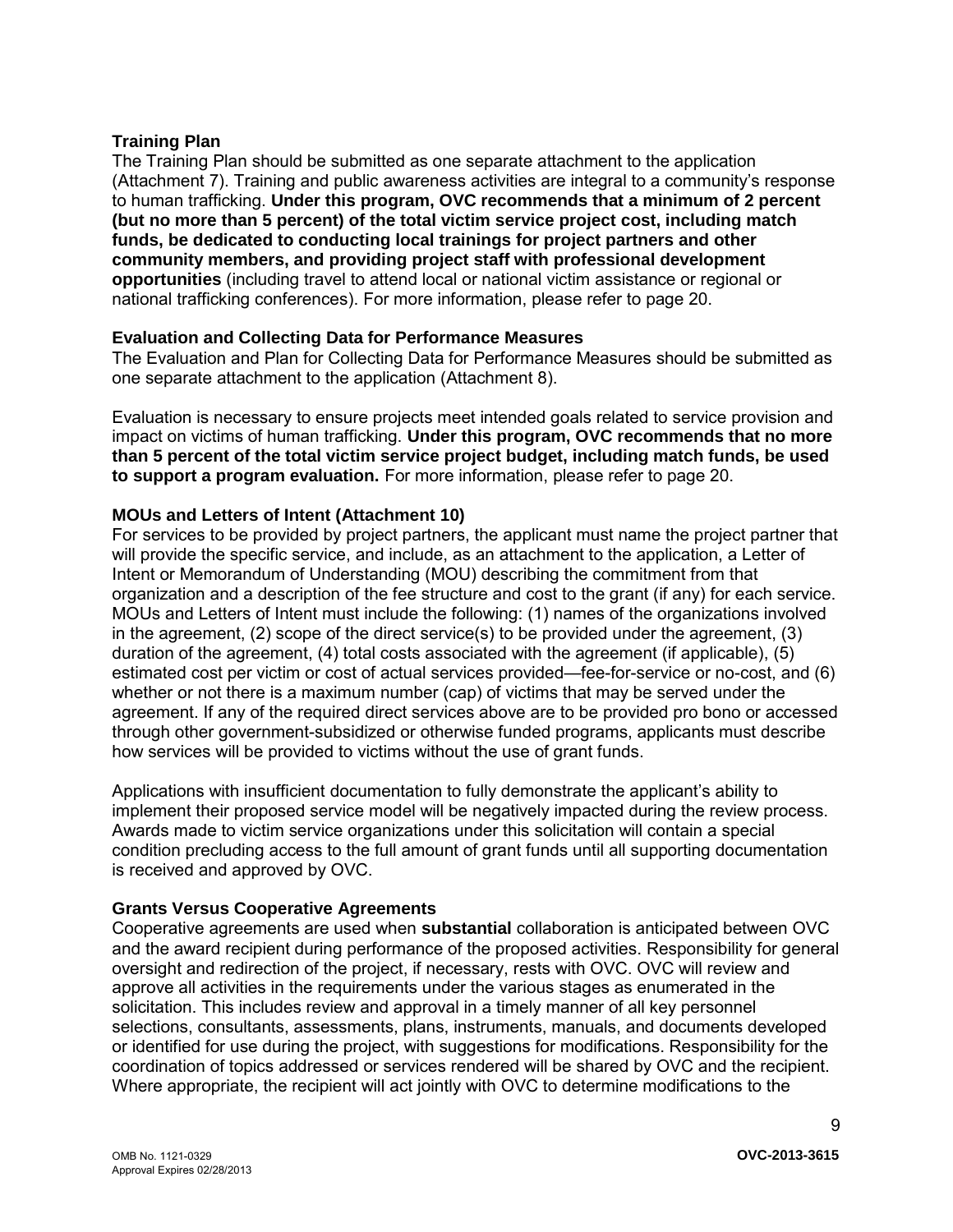program plan or budget, and design data collection instruments. In executing this responsibility, OVC requires that its program specialist meet periodically with the recipient (as determined by OVC) throughout the life of the project to discuss project activities, plans, problems, and solutions. Responsibility for the day-to-day conduct of the project rests with the recipient. This specifically includes operations, data collection, analysis, and interpretation.

### **Evidence-based Programs or Practices**

OJP places a strong emphasis on the use of data and evidence in policymaking and program development in criminal justice. OJP is committed to the following:

- Improving the quantity and quality of evidence OJP generates.
- Integrating evidence into program, practice, and policy decisions within OJP and the field.
- Improving the translation of evidence into practice.

OJP considers programs and practices to be evidence-based when their effectiveness has been demonstrated by causal evidence, generally obtained through one or more outcome evaluations. Causal evidence documents a relationship between an activity or intervention (including technology) and its intended outcome, including measuring the direction and size of a change, and the extent to which a change may be attributed to the activity or intervention. Causal evidence depends on the use of scientific methods to rule out, to the extent possible, alternative explanations for the documented change. The strength of causal evidence, based on the factors described above, will influence the degree to which OJP considers a program or practice to be evidence-based. OJP's [CrimeSolutions.gov](http://www.crimesolutions.gov/) Web site is one resource that applicants may use to find information about evidence-based programs in criminal justice, juvenile justice, and crime victim services.

### **Amount and Length of Awards**

All awards are subject to the availability of appropriated funds and to any modifications or additional requirements that may be imposed by law.

**Award Amount:** The maximum award amounts will be \$400,000 for a combined period of 2 years (24 months). OVC retains the right to exercise discretion in setting award amounts. OVC also retains the right to make funding decisions based on funding priorities, the scope and complexity of the service strategy, and the documented number of victims identified and served.

- 1. **Comprehensive Services for All Victims of Human Trafficking—**Award amount up to \$400,000. (See pages 5–8.)
- 2. **Specialized Services for Victims of Human Trafficking—**Award amount up to \$400,000**.** (See pages 5 and 8–9.)

# **Budget Information**

### **Limitation on Use of Award Funds for Employee Compensation; Waiver**

With respect to any award of more than \$250,000 made under this solicitation, recipients may not use federal funds to pay total cash compensation (salary plus cash bonuses) to any employee of the award recipient at a rate that exceeds 110% of the maximum annual salary payable to a member of the Federal Government's Senior Executive Service (SES) at an agency with a Certified SES Performance Appraisal System for that year. The 2013 salary table for SES employees is available at [www.opm.gov/policy-data-oversight/pay-leave/salaries](http://www.opm.gov/policy-data-oversight/pay-leave/salaries-wages/)[wages/.](http://www.opm.gov/policy-data-oversight/pay-leave/salaries-wages/) Note: A recipient may compensate an employee at a greater rate, provided the amount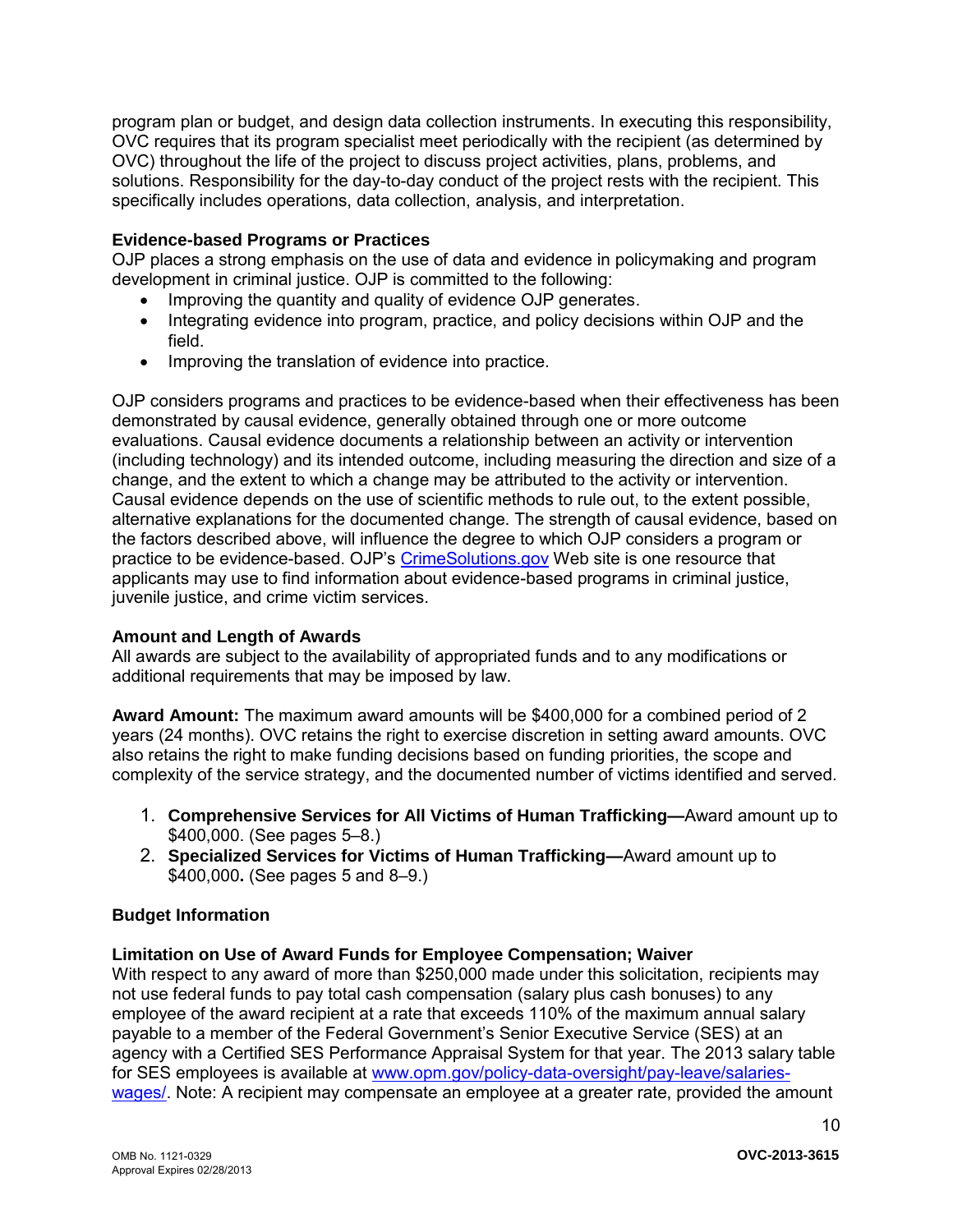in excess of this compensation limitation is paid with non-federal funds. (Any such additional compensation will not be considered matching funds where match requirements apply.)

The Assistant Attorney General (AAG) for OJP may exercise discretion to waive, on an individual basis, the limitation on compensation rates allowable under an award. An applicant requesting a waiver should include a detailed justification in the budget narrative of the application. Unless the applicant submits a waiver request and justification with the application, the applicant should anticipate that OJP will request that the applicant adjust and resubmit the budget.

The justification should include the particular qualifications and expertise of the individual, the uniqueness of the service the individual will provide, the individual's specific knowledge of the program or project being undertaken with award funds, and a statement explaining that the individual's salary is commensurate with the regular and customary rate for an individual with his/her qualifications and expertise, and for the work to be done.

### **Minimization of Conference Costs**

OJP encourages applicants to review the OJP guidance on conference approval, planning, and reporting that is available on the OJP Web site at [www.ojp.gov/funding/confcost.htm.](http://www.ojp.gov/funding/confcost.htm) This guidance sets out the current OJP policy, which requires all funding recipients that propose to hold or sponsor conferences (including meetings, trainings, and other similar events) to minimize costs; requires OJP review and prior written approval of most conference costs for cooperative agreement recipients (and certain costs for grant recipients); and generally prohibits the use of OJP funding to provide food and beverages at conferences. The guidance also sets upper limits on many conference costs, including facility space, audio/visual services, logistical planning services, programmatic planning services, and food and beverages (in the rare cases where food and beverage costs are permitted at all).

Prior review and approval of conference costs can take time (see the guidance for specific deadlines), and applicants should take this into account when submitting proposals. Applicants also should understand that conference cost limits may change and that they should check the guidance for updates before incurring such costs.

Note on food and beverages: OJP may make exceptions to the general prohibition on using OJP funding for food and beverages, but will do so only in rare cases where food and beverages are not otherwise available (e.g., in extremely remote areas); the size of the event and capacity of nearby food and beverage vendors would make it impractical to not provide food and beverages; or a special presentation at a conference requires a plenary address where conference participants have no other time to obtain food and beverages. Any such exception requires OJP's prior written approval. The restriction on food and beverages does not apply to water provided at no cost, but does apply to any and all other refreshments, regardless of the size or nature of the meeting. Additionally, this restriction does not affect direct payment of per diem amounts to individuals in a travel status under your organization's travel policy.

# **Costs Associated With Language Assistance (if applicable)**

If an applicant proposes a program or activity that would deliver services or benefits to individuals, the costs of taking reasonable steps to provide meaningful access to those services or benefits for individuals with limited English proficiency may be allowable. Reasonable steps to provide meaningful access to services or benefits may include interpretation or translation services where appropriate.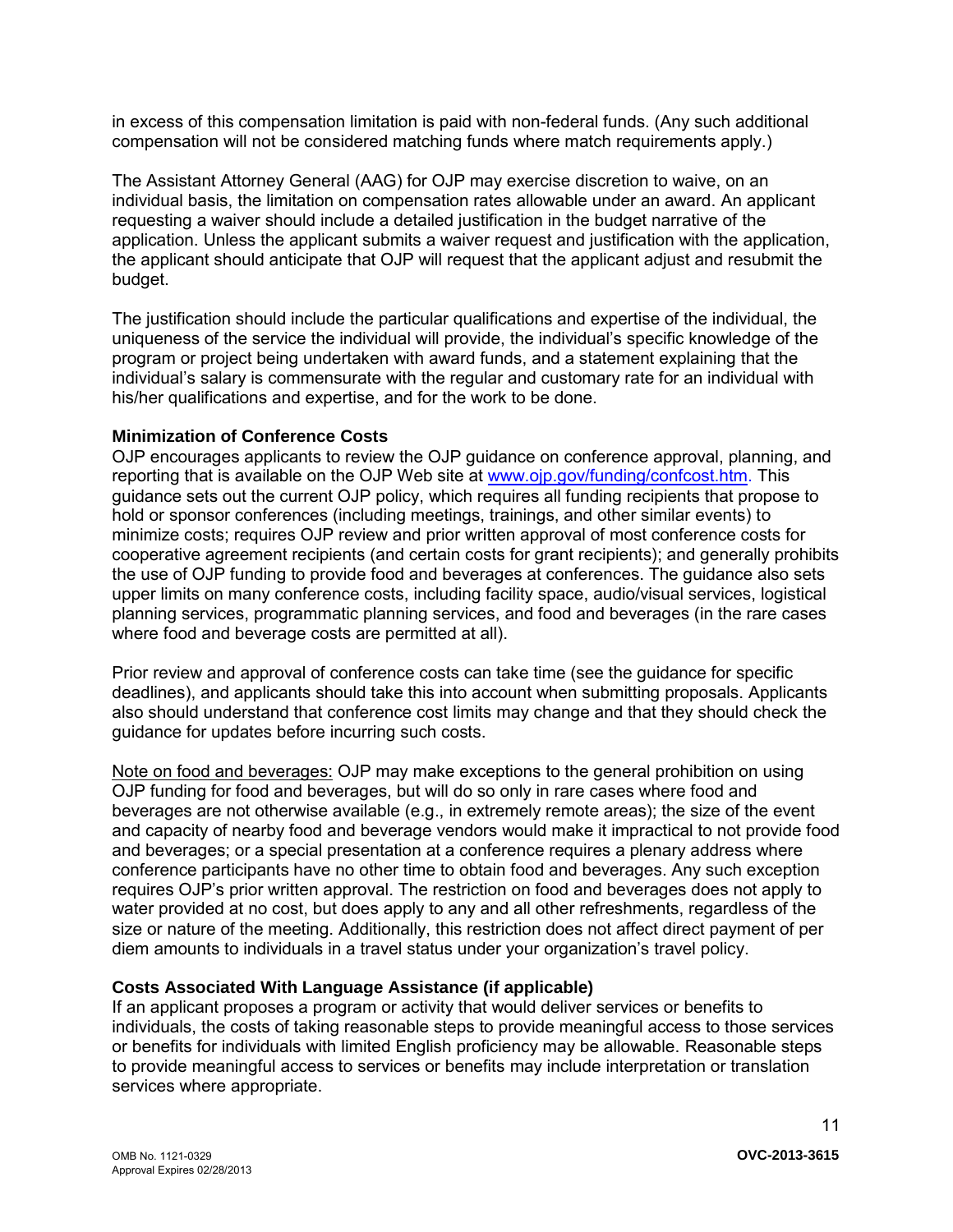For additional information, see the "Civil Rights Compliance" section of the OJP "Other Requirements for OJP Applications" Web page at [www.ojp.usdoj.gov/funding/other\\_requirements.htm.](http://www.ojp.usdoj.gov/funding/other_requirements.htm)

# **Match Requirement (Cash or In-kind)**

Federal funds awarded under this program may not cover more than 75 percent of the total costs of the project. Applicants must identify the source of the 25 percent non-federal portion of the total project costs and how they will use the match funds. If a successful applicant's proposed match exceeds the required match amount and OJP approves the budget, the total match amount incorporated into the approved budget becomes mandatory and subject to audit. (Match is restricted to the same uses of funds as allowed for the federal funds.) Applicants may satisfy this match requirement with either cash or in-kind services. The formula for calculating the match is:

Federal Award Amount = Adjusted (Total) Project Costs Federal Share Percentage

Required Recipient's Share Percentage x Adjusted Project Cost = Required Match

**Example:** 75%/25% match requirement: for a federal award amount of \$350,000, calculate match as follows:

 $$350,000 = $466,667$  25% x \$466,667 = \$116,667 match 75%

# <span id="page-11-0"></span>**Performance Measures**

To assist the Department with fulfilling its responsibilities under the Government Performance and Results Act of 1993 (GPRA), Public Law 103-62, and the GPRA Modernization Act of 2010, Public Law 111–352, applicants that receive funding under this solicitation must provide data that measure the results of their work done under this solicitation. OJP will require any award recipient, post award, to provide the data requested in the "Data Grantee Provides" column so that OJP can calculate values for the "Performance Measures" column. Performance measures for this solicitation are as follows:

| Objective                                                                          | <b>Performance Measure(s)</b>            | <b>Data Grantee Provides</b>                                                                                                                                                                                                                                                                                                                                      |
|------------------------------------------------------------------------------------|------------------------------------------|-------------------------------------------------------------------------------------------------------------------------------------------------------------------------------------------------------------------------------------------------------------------------------------------------------------------------------------------------------------------|
| Provide high-quality<br>and timely services to<br>victims of human<br>trafficking. | Number of trafficking<br>victims served. | The number of NEW foreign national<br>victims served for the first time during<br>the reporting period, broken down by<br>the type of trafficking (sex, labor, or<br>both).<br>The number of NEW U.S. citizen<br>trafficking victims served for the first<br>time during the reporting period, broken<br>down by the type of trafficking (sex,<br>labor or both). |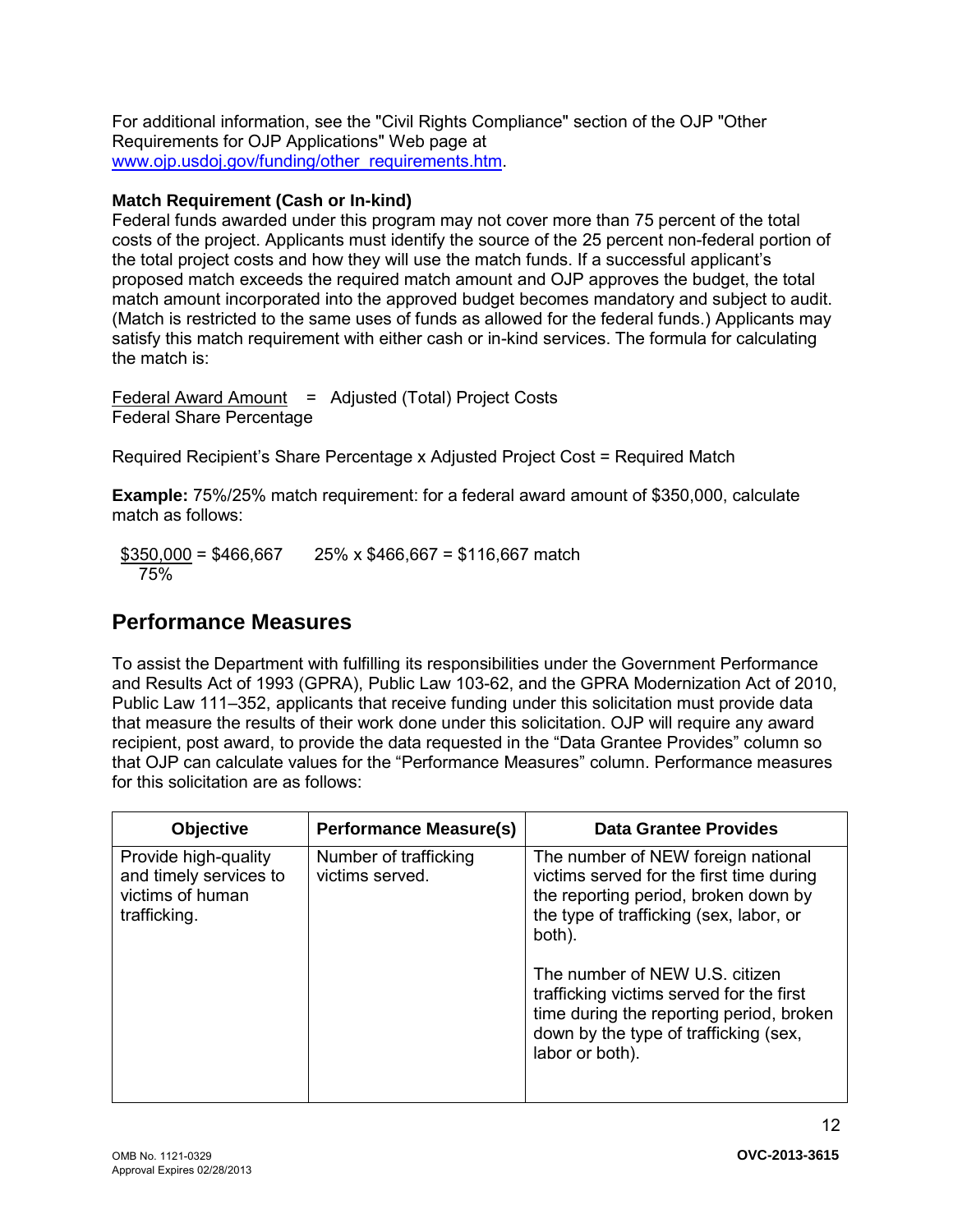|                                                                                                                                                   | The TOTAL number of trafficking<br>victims served during the reporting<br>period. (This includes new clients and<br>existing clients served during the<br>reporting period.) |
|---------------------------------------------------------------------------------------------------------------------------------------------------|------------------------------------------------------------------------------------------------------------------------------------------------------------------------------|
| Number of services<br>provided.                                                                                                                   | Number and types of services provided<br>to trafficking victims during the reporting<br>period, broken down by type of service.                                              |
| Number of professionals<br>trained.                                                                                                               | Number of professionals trained in<br>identifying human trafficking and<br>serving victims during the reporting<br>period, broken down by discipline.                        |
| Percent increase in the<br>number of collaborative<br>partners working with the<br>OVC-funded organization<br>to serve victims of<br>trafficking. | Number of collaborative partners<br>serving trafficking victims at the<br>beginning and end of the reporting<br>period.                                                      |

OJP does not require applicants to submit performance measures data with their applications. Instead, applicants should discuss in their application their proposed methods for collecting data for performance measures. Refer to the section "What an Application Should Include" on page 14 for additional information.

### **Note on Project Evaluations**

Applicants that propose to use funds awarded through this solicitation to conduct project evaluations should be aware that certain project evaluations (such as systematic investigations designed to develop or contribute to generalizable knowledge) may constitute "research" for purposes of applicable DOJ human subjects protection regulations. However, project evaluations that are intended only to generate internal improvements to a program or service, or are conducted only to meet OJP's performance measure data reporting requirements likely do not constitute "research." Applicants should provide sufficient information for OJP to determine whether the particular project they propose would either intentionally or unintentionally collect and/or use information in such a way that it meets the DOJ regulatory definition of research.

Research, for the purposes of human subjects protections for OJP-funded programs, is defined as, "a systematic investigation, including research development, testing, and evaluation, designed to develop or contribute to generalizable knowledge" 28 C.F.R. § 46.102(d). For additional information on determining whether a proposed activity would constitute research, see the decision tree to assist applicants on the "Research and the Protection of Human Subjects" section of the OJP "Other Requirements for OJP Applications" Web page [\(www.ojp.usdoj.gov/funding/other\\_requirements.htm\)](http://www.ojp.usdoj.gov/funding/other_requirements.htm). Applicants whose proposals may involve a research or statistical component also should review the "Confidentiality" section on that Web page.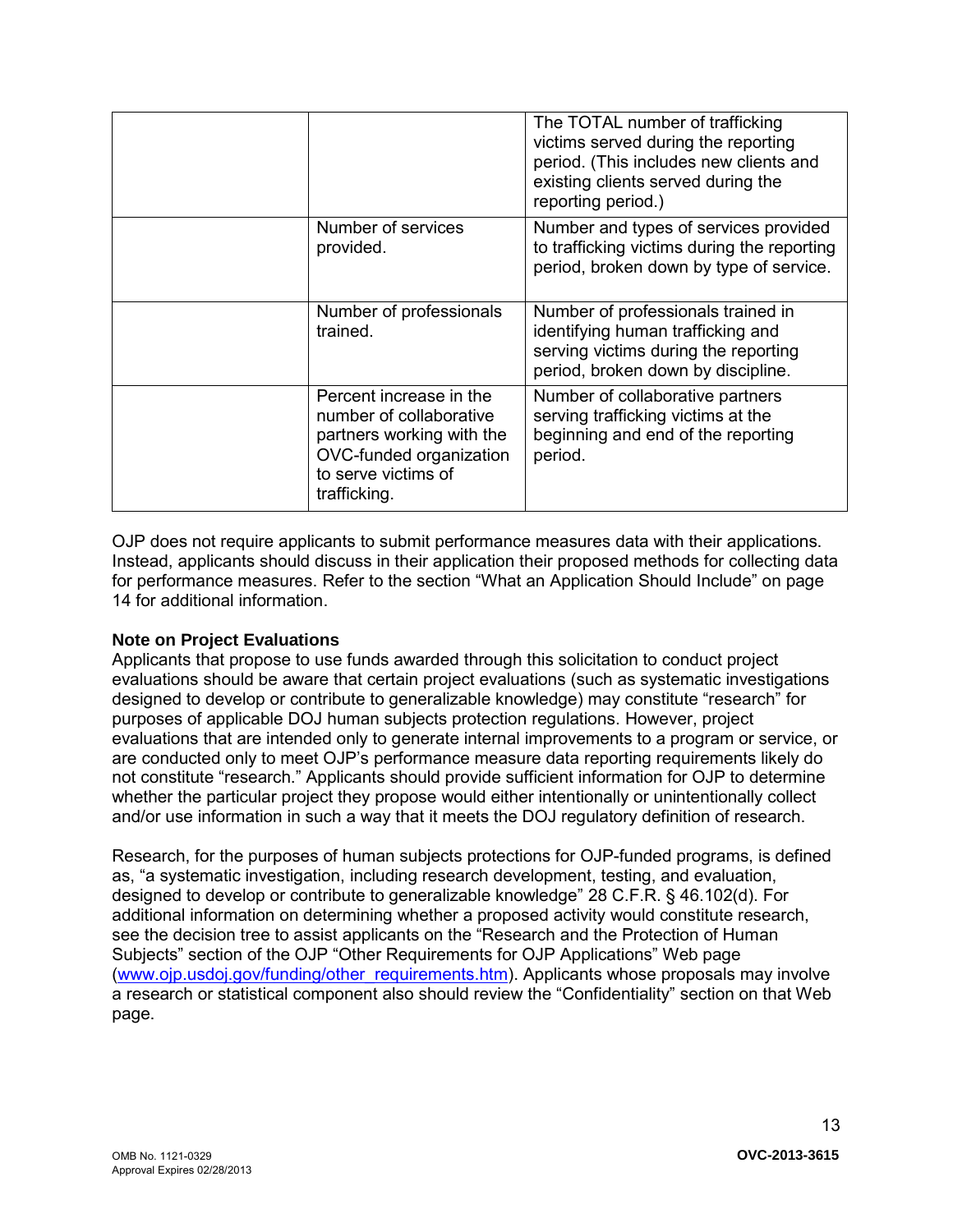# <span id="page-13-2"></span>**Notice of Post-Award FFATA Reporting Requirement**

Applicants should anticipate that OJP will require all recipients (other than individuals) of awards of \$25,000 or more under this solicitation, consistent with the Federal Funding Accountability and Transparency Act of 2006 (FFATA), to report award information on any first-tier subawards totaling \$25,000 or more; and, in certain cases, to report information on the names and total compensation of the five most highly compensated executives of the recipient and first-tier subrecipients. Each applicant entity must ensure that it has the necessary processes and systems in place to comply with the reporting requirements should it receive funding. Reports regarding subawards will be made through the FFATA Subaward Reporting System (FSRS), found at [www.fsrs.gov.](https://www.fsrs.gov/)

Please note also that applicants should anticipate that no subaward of an award made under this solicitation may be made to a subrecipient (other than an individual) unless the potential subrecipient acquires and provides a Data Universal Numbering System (DUNS) number.

# <span id="page-13-0"></span>**What an Application Should Include**

Applicants should anticipate that if they fail to submit an application that contains all of the specified elements, it may negatively affect the review of their application; and, should a decision be made to make an award, it may result in the inclusion of special conditions that preclude the recipient from accessing or using award funds pending satisfaction of the conditions.

Moreover, applicants should anticipate that applications that are determined to be nonresponsive to the scope of the solicitation, or that do not include the application elements that OVC has designated to be critical, will neither proceed to peer review or receive further consideration. Under this solicitation, OVC has designated the following application elements as critical: Program Narrative, Budget Detail Worksheet and Budget Narrative. The Budget Detail Worksheet and the Budget Narrative may be combined in one document; however, if only one document is submitted, it must contain **both** detail information and narrative.

OJP strongly recommends that applicants use appropriately descriptive file names (e.g*.*, "Program Narrative," "Budget Detail Worksheet and Budget Narrative," "Timelines," "Memoranda of Understanding," "Resumes") for all attachments. Also, OJP recommends that applicants include resumes in a single file.

### <span id="page-13-1"></span>1. **Information To Complete the Application for Federal Assistance (SF-424)**

The SF-424 is a required standard form used as a cover sheet for submission of preapplications, applications, and related information. Grants.gov and GMS take information from the applicant's profile to populate the fields on this form. When selecting "type of applicant," if the applicant is a for-profit entity, select "For-Profit Organization" or "Small Business" (as applicable).

# 2. **Project Abstract (Attachment 1)**

Applications should include a high-quality "Project Abstract" that summarizes the proposed project in 400 words or less. Project abstracts should be—

- written for a general public audience.
- submitted as a separate attachment with <Project Abstract> as part of its file name.

14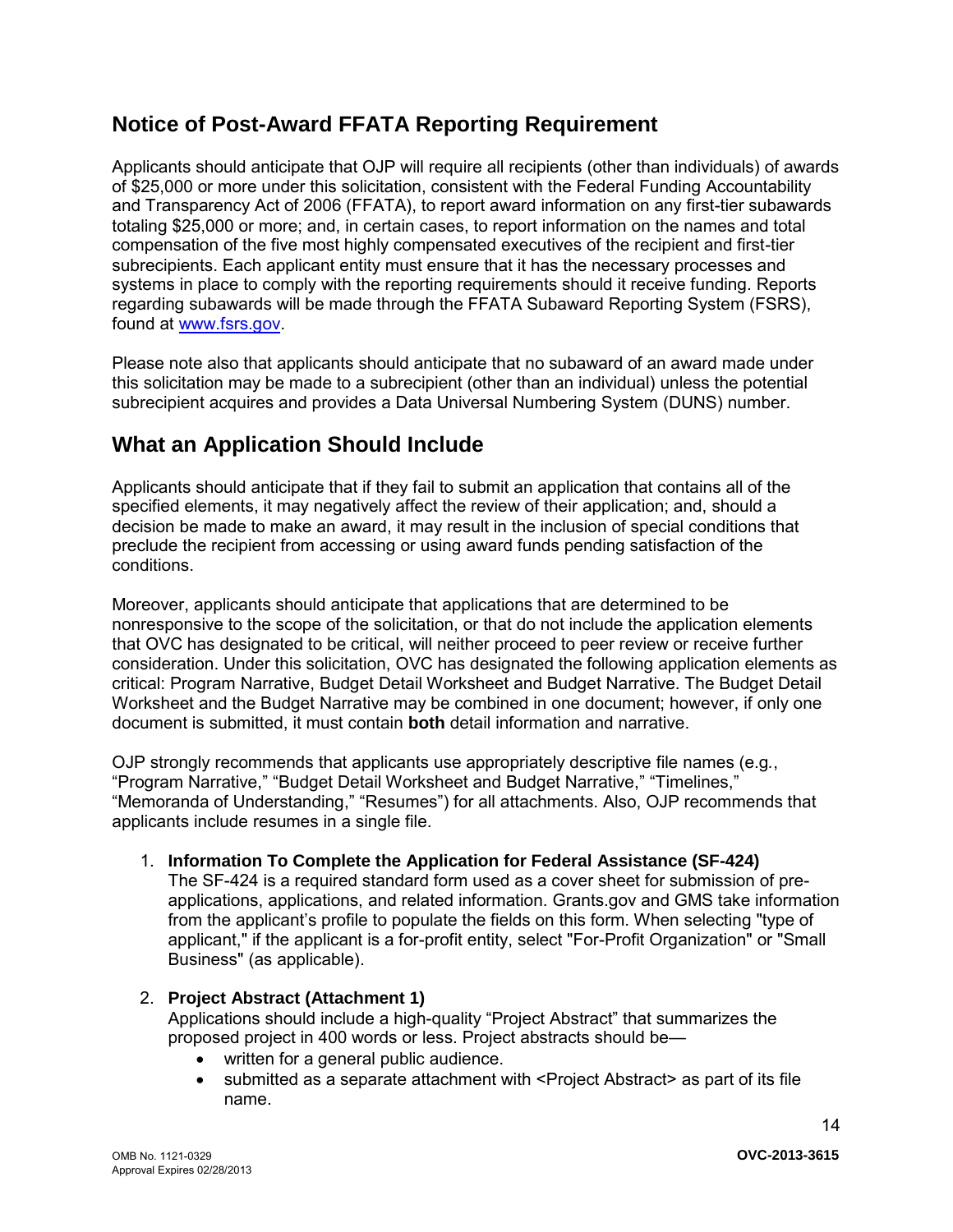• single-spaced, using a standard 12-point font (Times New Roman) with 1-inch margins.

The abstract should be a summary that clearly describes the following:

- Applicant's name, title of the project, and dollar amount requested.
- Type of service(s) to be provided (comprehensive or specialized).
- Target population to be served (i.e., all or specialized)
- Jurisdiction or geographic area where activities will be focused.<br>• Goals, objectives, and key deliverables of the project
- Goals, objectives, and key deliverables of the project.

As a separate attachment, the project abstract will **not** count against the page limit for the program narrative.

All project abstracts should follow the detailed template available at [www.ojp.usdoj.gov/funding/Project\\_Abstract\\_Template.pdf.](http://www.ojp.usdoj.gov/funding/Project_Abstract_Template.pdf)

**Permission To Share Project Abstract With the Public:** It is unlikely that OVC will be able to fund all promising applications submitted under this solicitation, but it may have the opportunity to share information with the public regarding promising but unfunded applications (for example, through a listing on a Web page available to the public.) The intent of this public posting would be to allow other possible funders to become aware of such proposals.

In the project abstract template, applicants are asked to indicate whether they give OJP permission to share their project abstract (including contact information) with the public. Granting (or failing to grant) this permission will not affect OJP's funding decisions, and, if the application is not funded, granting permission will not guarantee that abstract information will be shared, nor will it guarantee funding from any other source.

<span id="page-14-0"></span>Note: OJP may choose not to list a project that otherwise would have been included in a listing of promising but unfunded applications should the abstract fail to meet the format and content requirements noted above and outlined in the project abstract template.

#### <span id="page-14-1"></span>3. **Program Narrative (Attachment 2)**

The program narrative should be double-spaced, using a standard 12-point font (Times New Roman preferred); have margins that are 1-inch or wider; and not exceed 25 pages. Pages should be numbered "1 of 25," "2 of 25," etc. If the program narrative fails to comply with these length-related restrictions, noncompliance may be considered in peer review and final award decisions.

The program narrative should include three clearly identified separate sections: (1) Statement of the Problem, (2) Project Design/Implementation Plan, and (3) Organizational Capability and Project Management.

Separate attachments should be submitted for the following:

- Budget Detail Worksheet and Budget Narrative (Attachment 3)
- Indirect Cost Rate Agreement, if applicable (Attachment 4)
- Project Timeline (Attachment 5)
- Privacy Certificate (Attachment 6)
- Training Plan (Attachment 7)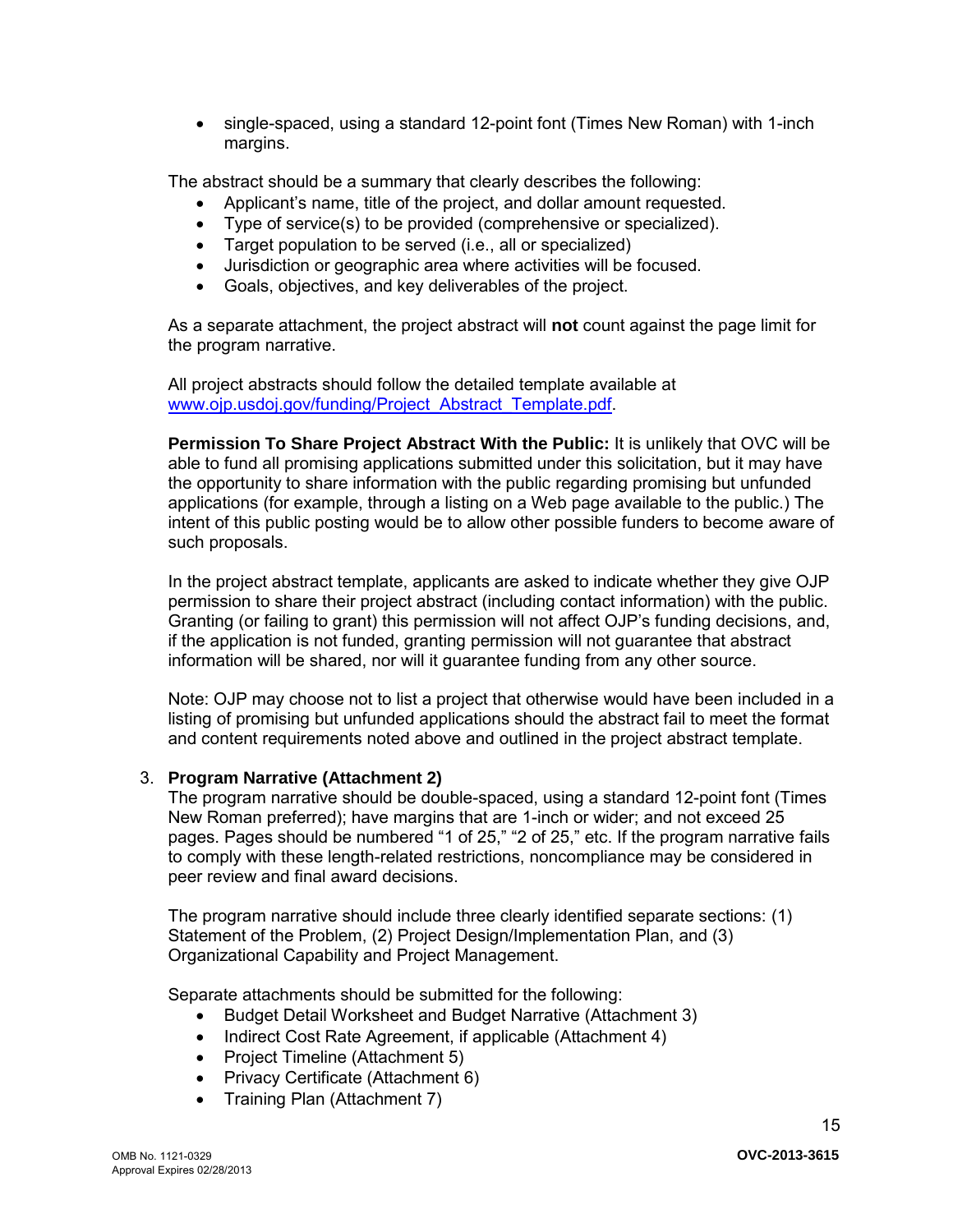- Plan for Evaluation and Collecting Data for Performance Measures (Attachment 8)
- Position Descriptions/Resumes (Attachment 9)
- MOUs and Letters of Intent (Attachment 10).

The following sections should be included as part of the program narrative.

- a. **Statement of the Problem:** Applicants must include the following:
	- Identification of the problem of human trafficking within the targeted jurisdiction or geographic area, including local, state, and federal data regarding investigations, prosecutions, and services to trafficking victims in the proposed geographic area. **Applicant must provide the source of this data.**
	- Outstanding problems, gaps in services, and unmet needs regarding human trafficking in the proposed geographic area.
	- A description of how this funding opportunity will help address these problems.
- b. **Project Design and Implementation:** Applicants must submit a coherent, concise, and complete plan for the implementation of this project that addresses the requirements of the solicitation as described below and on pages 5–11.
	- A demonstrated history of serving human trafficking victims. All applicants must provide detailed information on the number of human trafficking victims previously served through their community, state, and/or regional efforts. At a minimum, applicants must identify the total number of victims previously served with federal and non-federal funds; the types of victims they have served (sex or labor trafficking victims); and the geographic service region covered. Applicants must describe how this data was compiled. Additionally, applicants must state how long (in years) they have provided services to human trafficking victims.
	- The capacity to implement the comprehensive services model or a specialized service(s). For each direct service listed on pages 5–11, all applicants must clearly identify the name of the organization or staff person/position that will be providing service(s), how the performance of service provider(s) will be monitored, and the plan for how service(s) will be implemented. For direct services provided by project partners, the applicant must include, for each named project partner, an MOU, letter of intent, or subcontract.
	- If applicable, a plan to ensure that intensive case management and services will be provided for all victims identified through this initiative (victims of sex and labor trafficking, male and female, foreign national and domestic, adults and minors), without excluding one type of victim over another.
	- Subcontracts, MOUs, or letters of intent should be submitted as one separate attachment to the application (Attachment 10). Applications must include documentation that formalizes partnerships between the primary grantee and partner agencies. If any of the required direct services above are to be provided pro bono or accessed through other government subsidized programs, applicants must describe how services will be provided to victims without the use of grant funds.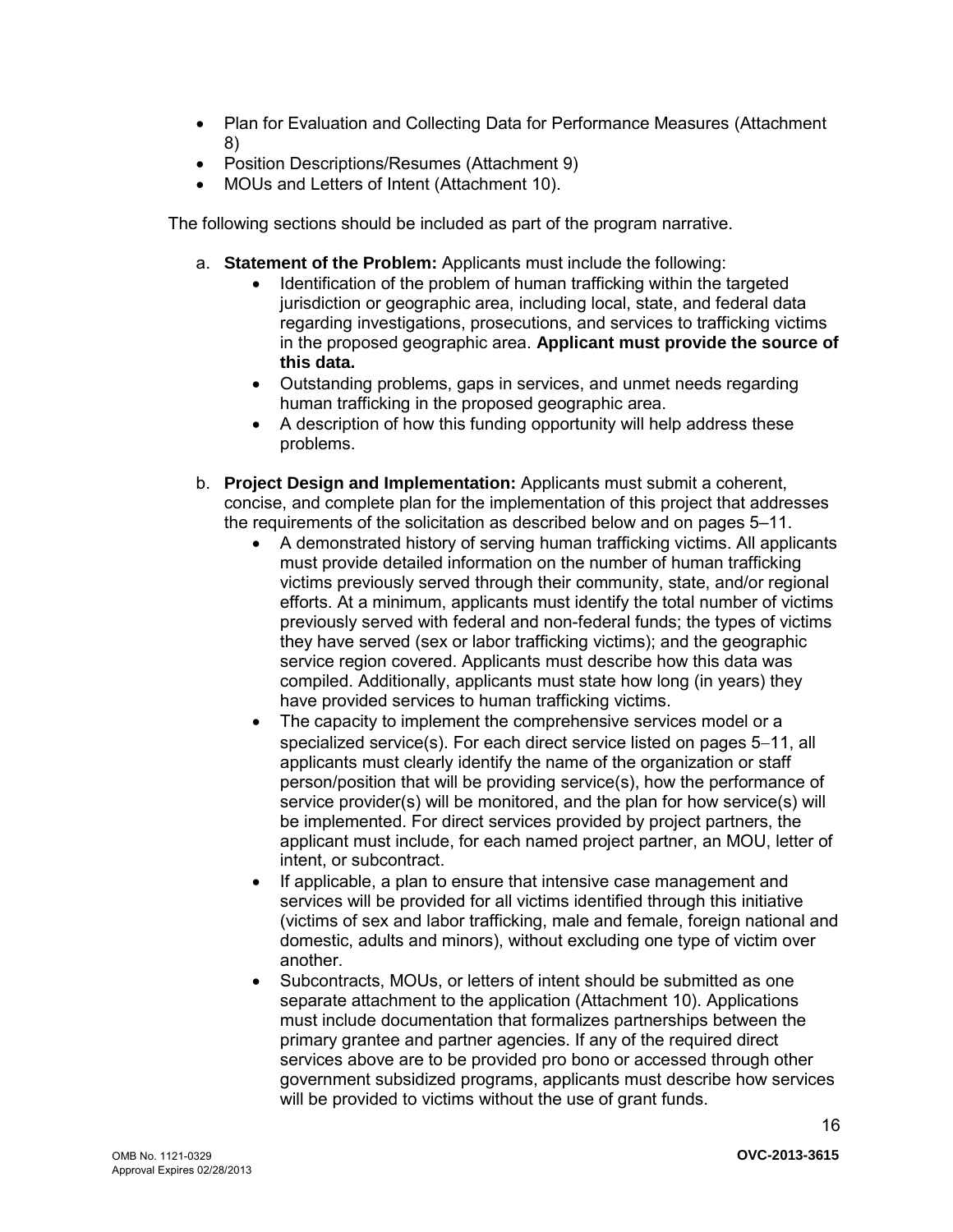c. **Capabilities and Competencies:** Applicants must state their experience with managing federal grants that support direct services to crime victims and document their administrative and financial capacity to manage federal grants. If the applicant has other grants to provide services to victims of human trafficking, training on human trafficking for professionals, or outreach to trafficking victims, the applicant must describe the scope of each of these grants and describe how activities and data collection on these projects will be tracked separately to avoid duplication. Note: Applicants with current OVC funding for services for victims of human trafficking must demonstrate how this application fills gaps in services or interventions not previously addressed by current available funding.

Applicants must demonstrate a history of providing services on behalf of victims of human trafficking. Applicants applying for funding under the Comprehensive Services program area must describe their experience in providing services for all victims of human trafficking that may be identified within the targeted geographic area, including foreign national/U.S. citizen/legal permanent resident, adult/minor, male/female/transgender victims , and victims of sex and labor trafficking. Applicants under the Specialized Services program area must describe their experience in providing the proposed service for the population of trafficking victims identified in the proposal.

Each organization must also demonstrate that it has the expertise and organizational capacity to successfully undertake an initiative that involves significant collaboration with other agencies, including local, state, and federal law enforcement; victim service and faith-based organizations; local medical providers; and other community service providers to develop, expand, or enhance services to victims of severe forms of trafficking. Applicants must also describe how the program will be managed, the staffing structure, and include an organizational chart or other information describing the roles and responsibilities of key personnel.

Additionally, applicants must provide a list of personnel responsible for managing and implementing the major stages of the project; a specific plan for supervision of case managers supported under this project (if additional staff will be hired to complete the project, the applicant should attach a job description and the selection criteria for the position); and a description of the current and proposed professional staff members' unique qualifications that will enable them to fulfill their grant responsibilities.

Note: Key staff, including case managers, must have prior victim service experience or be under the direct supervision of a senior case manager or project director who has such experience.

#### <span id="page-16-0"></span>**Budget Detail Worksheet and Budget Narrative (Attachment 3)**

#### a. **Budget Detail Worksheet**

The completion of a budget detail worksheet is required in support of the budget narrative form describe below. The budget detail worksheet should list the cost of each budget item and show how the costs were calculated. For example, costs for personnel should show the annual salary rate and the percentage of time devote to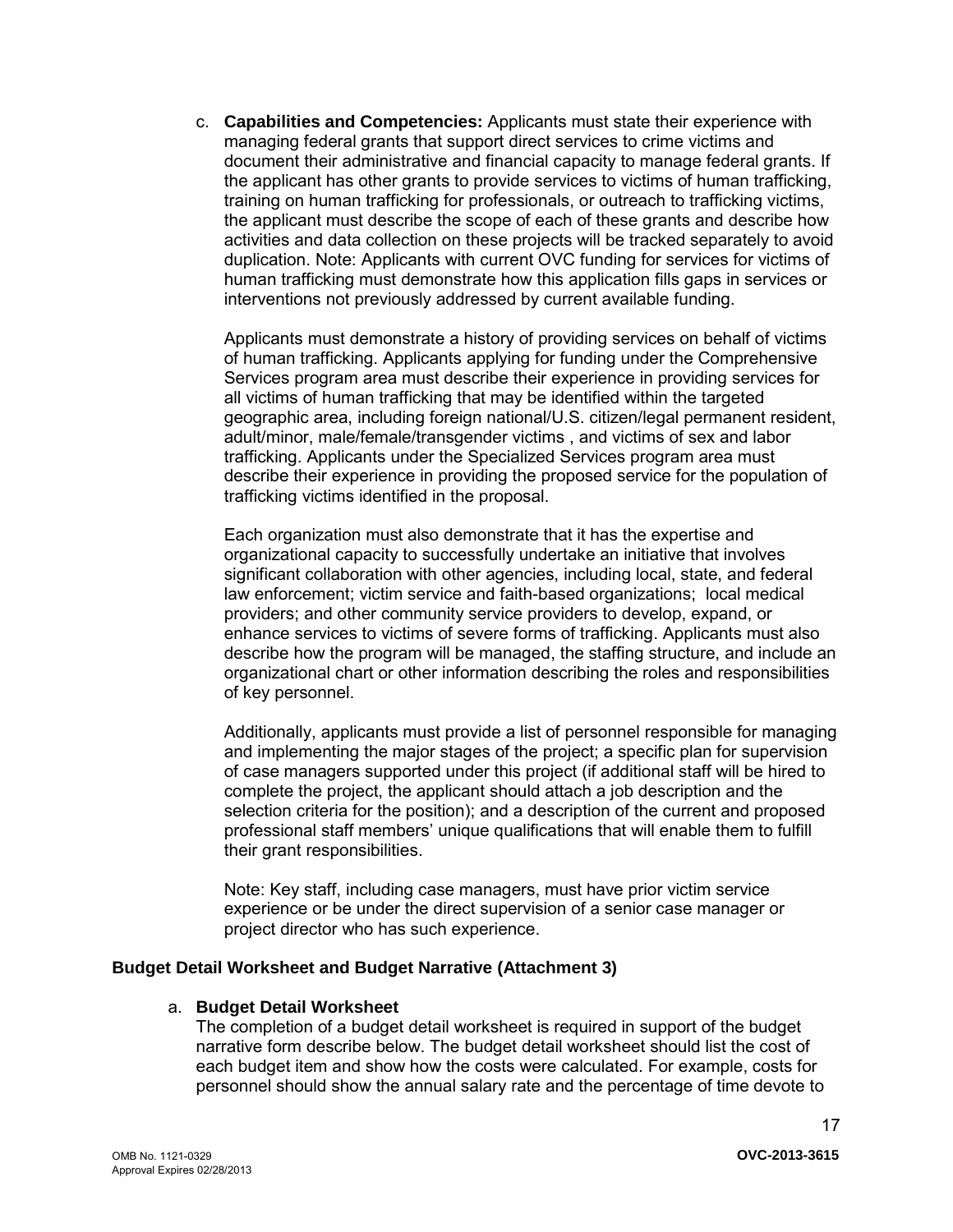the project for each employee to be paid through grant funds. The worksheet should present a complete and detailed itemization of all proposed costs.

A sample Budget Detail Worksheet can be found at [www.ojp.gov/funding/forms/budget\\_detail.pdf.](http://www.ojp.gov/funding/forms/budget_detail.pdf) Applicants that submit their budget in a different format should include the budget categories listed in the sample budget worksheet.

For questions pertaining to budget and examples of allowable and unallowable costs, see the OJP Financial Guide at [www.ojp.usdoj.gov/financialguide/index.htm](http://www.ojp.usdoj.gov/financialguide/index.htm)*.*

**Direct victim services:** Applicants seeking funds to implement the Comprehensive Service model must dedicate a line item for each of the direct services listed on pages 5–8. Each direct service must be addressed, whether or not there is a charge to the grant. For example, if mental health services are provided at no charge and are not being applied as match, this service should still be listed as a line item in the budget under direct services with \$0 and a narrative justification that states services are free of charge.

Applicants seeking funds to implement a specialized service must dedicate line items, as appropriate, for costs related to the provision of such services over a large geographic area.

Funds awarded through the OVC cooperative agreement are intended to support the cost of direct services for victims, either in-house or through subcontractors or feefor-service through other community-based agencies. Applicants that fail to dedicate adequate funding to support direct services and applicants that propose to perform all work in-house, without demonstrated collaboration with other community-based agencies, will not be considered responsive to the solicitation.

**Administrative and operational costs:** The budget must direct adequate funding to the required victim support services outlined in this solicitation. Project costs toward salary/benefits for staff and operational costs that do not provide direct victim services should not exceed 10 percent of total project costs.

**Travel for required meetings/trainings:** Applicants should plan to send one or two staff persons to attend the following trainings and allocate these costs within the Travel category of the budget. Applicants must break out costs associated with travel, lodging, per diem, and ground transportation for each of the following events:

- 1. One Regional Financial Management Training Seminar sponsored by OJP's Office of the Chief Financial Officer (OCFO), unless the applicant has previously attended this seminar or plans to take the training online. Specific information about the dates and locations of upcoming OCFO events and information about the DOJ Grants Financial Management Online Training can be found at [www.ojp.usdoj.gov/training/training.htm.](http://www.ojp.usdoj.gov/training/training.htm)
- 2. One regional trafficking training,  $2\frac{1}{2}$  days in a location to be determined.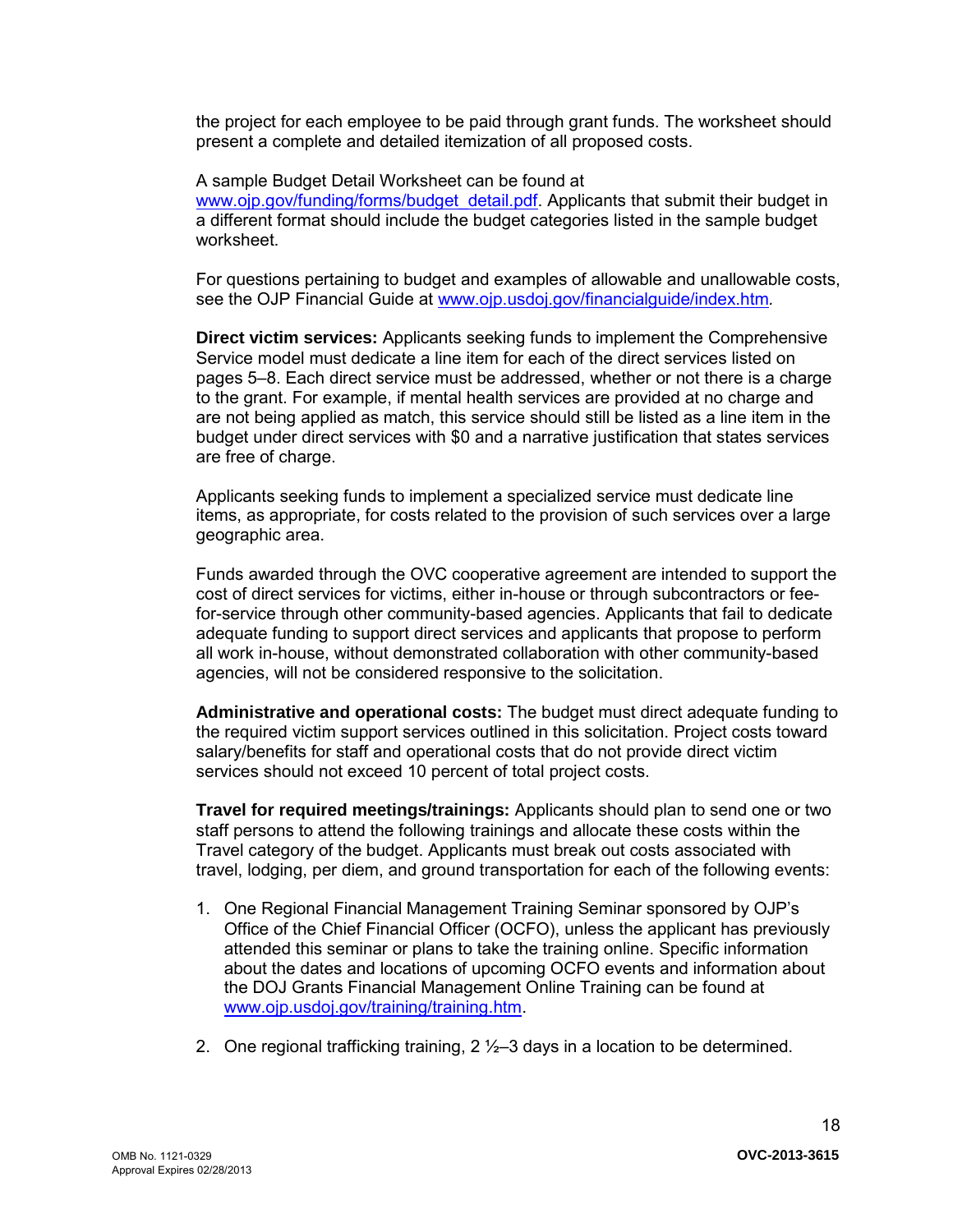Note: Travel costs associated with project staff (e.g., travel for a consultant or a speaker) who are not directly employed by the grantee organization must be listed under the Consultant Budget category on the budget detail worksheet.

**Consultant rates:** Consultant rates may not exceed the maximum of \$450/day or, if paid by the hour, \$56.25/hour for a maximum 8-hour workday. Rates that exceed the maximum rate must be strongly justified by the applicant at the time of the application and approved in writing by OVC after the award is made. Consultants or other providers who are donating the cost of their services as match toward the project are also subject to the \$450 per day of \$56.26/hour limitation.

### b. **Budget Narrative**

The budget narrative should thoroughly and clearly describe every category of expense listed in the budget detail worksheet. OJP expects proposed budgets to be complete, cost effective, and allowable (e.g., reasonable, allocable, and necessary for project activities).

Applicants should demonstrate in their budget narrative how they will maximize cost effectiveness of grant expenditures. Budget narratives should generally describe cost effectiveness in relation to potential alternatives and the goals of the project. For example, a budget narrative should detail why planned in-person meetings are necessary, or how technology and collaboration with outside organizations could be used to reduce costs, without compromising quality.

The narrative should be mathematically sound and correspond with the information and figures provided in the budget detail worksheet. The narrative should explain how the applicant estimated and calculated all costs, and how they are relevant to the completion of the proposed project. The narrative may include tables for clarification purposes but need not be in a spreadsheet format. As with the budget detail worksheet, the budget narrative should be broken down by year.

# <span id="page-18-0"></span>4. **Indirect Cost Rate Agreement, if applicable (Attachment 4)**

Indirect costs are allowed only if the applicant has a federally approved indirect cost rate. (This requirement does not apply to units of local government.) Attach a copy of the federally approved indirect cost rate agreement to the application. Applicants that do not have an approved rate may request one through their cognizant federal agency, which will review all documentation and approve a rate for the applicant organization, or, if the applicant's accounting system permits, costs may be allocated in the direct cost categories. If DOJ is the cognizant federal agency, obtain information needed to submit an indirect cost rate proposal at [www.ojp.usdoj.gov/funding/pdfs/indirect\\_costs.pdf.](http://www.ojp.usdoj.gov/funding/pdfs/indirect_costs.pdf)

# <span id="page-18-1"></span>5. **Project Timeline (Attachment 5)**

The timeline document must include the following:

- Milestone project goals.
- Related objectives, activities (including data collection and programmatic and financial reporting), and expected completion dates.
- Organization and person(s) responsible for completing each task on the timeline.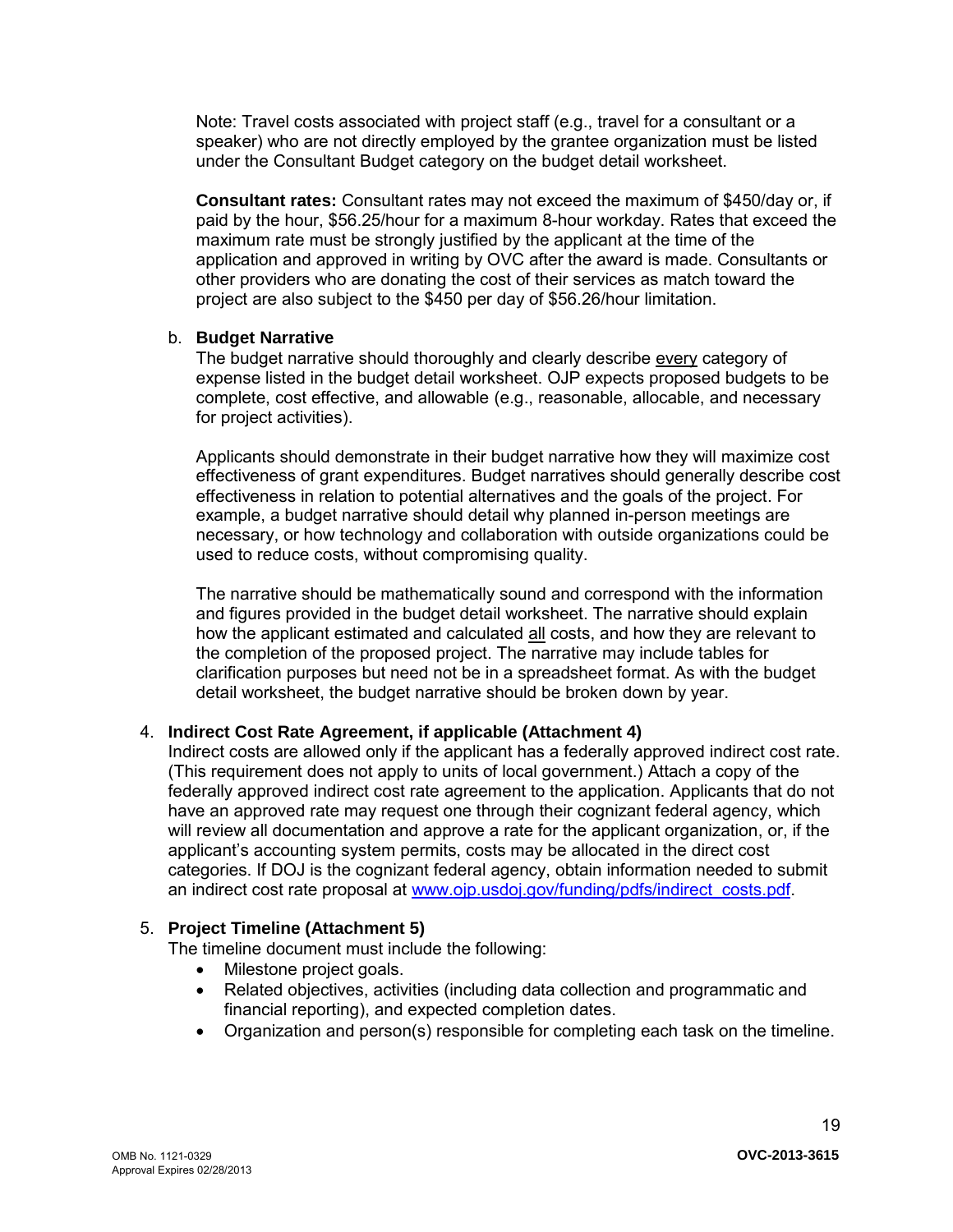# <span id="page-19-1"></span><span id="page-19-0"></span>6. **Privacy Certificate (Attachment 6)**

OVC and recipients of OVC funding are subject to confidentiality requirements protecting research and statistical information collected that is identifiable to a private person under the DOJ regulations found at 28 CFR Part 22. Identifying characteristics include, but are not limited to, identifiers such as name, address, Social Security number or other identifying number, fingerprints, voiceprints, photographs, genetic information, or any other item or combination of data about a person that could reasonably lead, directly or indirectly, by reference to other information, to identification of that individual(s). **OVC requires that applicants submit an updated Privacy Certificate with their application.** A privacy certificate must be approved prior to engaging in any project activities that involve data collection on individuals through observations, interviews, reports, or review of administrative records, or any project tasks likely to result in the gathering or development of information identifiable to individuals. OVC-funded activities that require a Privacy Certificate prior to conducting the activity include, but may not be limited to, a needs assessment, program evaluation, survey, or focus group interview. For sample privacy certificates, visit [www.ojp.usdoj.gov/funding/forms.htm a](http://www.ojp.usdoj.gov/funding/forms.htm)nd view the two model privacy certificates available for adaptation. For additional guidance on Privacy Certificate content, visit the National Institute of Justice's Privacy Certificate Guidance at [www.ojp.usdoj.gov/nij/funding/humansubjects/privacy-certificate](http://www.ojp.usdoj.gov/nij/funding/humansubjects/privacy-certificate-guidance.htm)[guidance.htm.](http://www.ojp.usdoj.gov/nij/funding/humansubjects/privacy-certificate-guidance.htm)

# 7. **Training (Attachment 7)**

Training and public awareness activities are integral to a community's response to human trafficking. **Under this program, OVC recommends that a minimum of 2 percent (but no more than 5 percent) of the total victim service project cost, including match funds, be dedicated to conducting local trainings for project partners and other community members, and providing project staff with professional development opportunities** (including travel to attend local or national victim assistance or regional or national trafficking conferences). Training should be developed and delivered in coordination with law enforcement partners and task force key stakeholders.

Note: All training hosted by the applicant organization with funds awarded through this cooperative agreement would be subject to regulations, policies, and guidance outlined on the OJP Web site at [www.ojp.gov/funding/confcost.htm.](http://www.ojp.gov/funding/confcost.htm) This includes the requirement to obtain specific DOJ prior approval at least 120 days before the date of a conference, training, or other formal event planned and implemented with the use of grant funds.

The training plan submitted within the application program narrative should include a general implementation timeline for conducting local trainings, including the submission of requests for DOJ prior approval, and for sending key staff to professional development opportunities.

8. **Plan for Evaluation and Collecting Data for Performance Measures (Attachment 8)**  Evaluation is necessary to ensure projects meet intended goals related to service provision and impact on victims of human trafficking. **Under this program, OVC recommends that no more than 5 percent of the total victim service project budget, including match funds, be used to support a program evaluation.**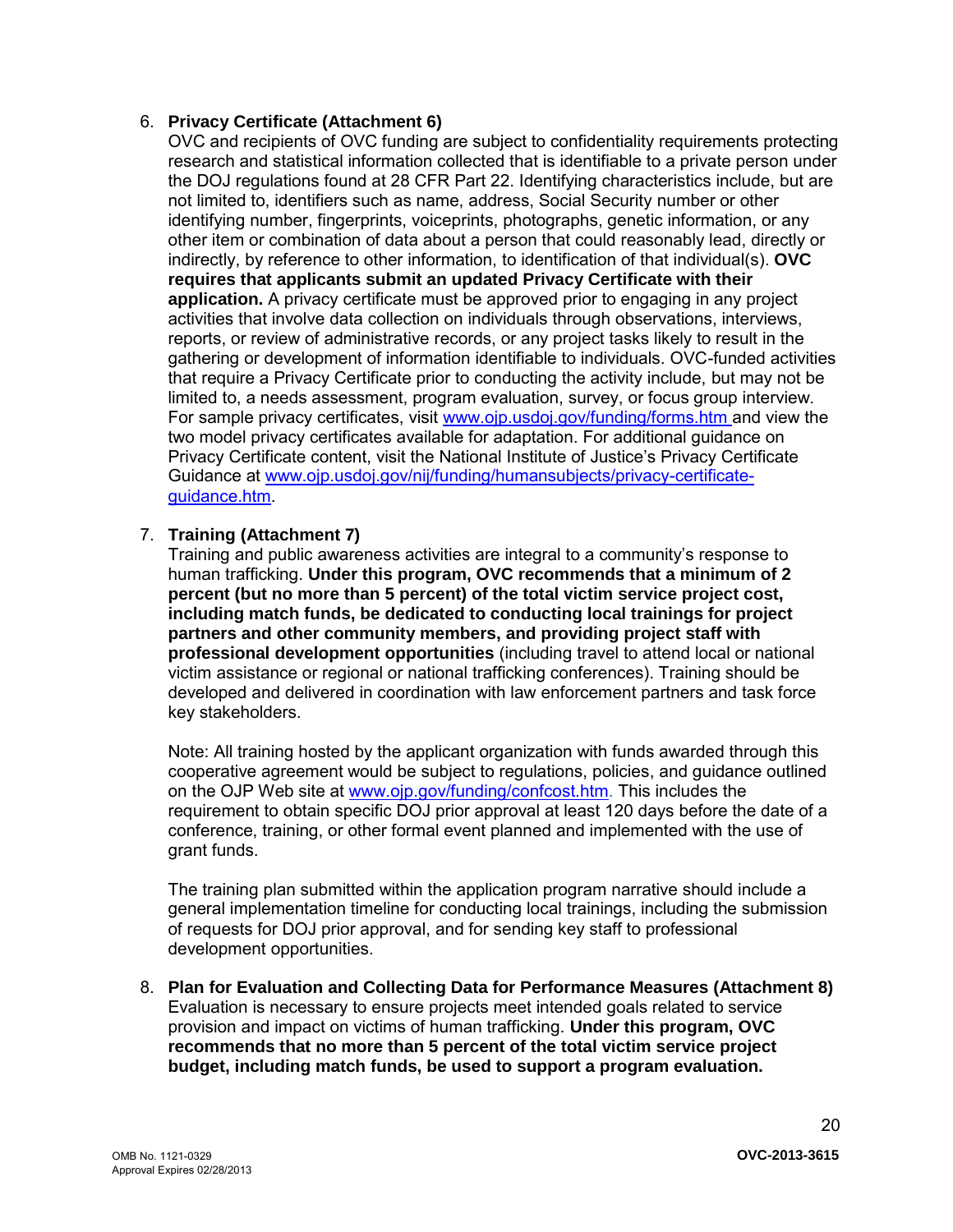Applicants may propose to hire an evaluation consultant or utilize existing staff with appropriate expertise. Funds allocated for evaluation may also be used to support activities related to data collection for OVC-required performance measures. (See "Performance Measures," page 12–13 and "Data Collection" below.)

The evaluation plan must identify the evaluation consultant or key staff who will conduct evaluation activities, qualifications of the consultant or staff selected to conduct evaluation activities, the basic methodology and timeline, and the costs associated with activities.

### **Data Collection**

OVC does not require applicants to submit performance measures data with their application. Performance measures are included as an alert that OVC will require successful applicants to submit specific data as part of their reporting requirements.

For the application, the applicant must include a plan that describes how performance measurement data will be collected. OVC has developed the Trafficking Information Management System (TIMS) Online to assist grantees with collecting, organizing, and reporting performance measure data for this award. TIMS Online can be used as a case management system and helps collect data related to the number of clients served, client demographics, number and types of services provided, referral sources, types of outreach activities, and number and disciplines of professionals trained. All successful applicants for victim service funding will receive access to TIMS Online and the TIMS Users Guide. Grantees are required to use TIMS Online to support performance measurement reporting. OVC's Training and Technical Assistance Center (TTAC) provides detailed training and technical assistance on the use of the TIMS Online for OVC's grantees. More information about TIMS Online is available upon request.

### **Research and Evaluation Independence and Integrity**

If a proposal involves research and/or evaluation, regardless of the proposal's rating under the selection criteria, in order to receive funds, the applicant's proposal must demonstrate research/evaluation independence, including appropriate safeguards to ensure research/evaluation objectivity and integrity.

For purposes of this solicitation, research and evaluation independence and integrity pertain to ensuring that the design, conduct, or reporting of research/evaluation funded by OVC grants, cooperative agreements, or contracts will not be biased by any personal or financial conflict of interest on the part of the investigators responsible for the research/evaluation or on the part of the applicant organization. Conflicts can be either actual or apparent. Examples of potential investigator (or other personal) conflict situations may include where an investigator would be in a position to evaluate a spouse's work product (actual conflict), or where an investigator would be in a position to evaluate the work of a former colleague (apparent conflict). With regard to potential organizational conflicts of interest, as one example, generally, an organization could not be given a grant to evaluate a project if that organization had itself provided substantial prior technical assistance to that project, as the organization in such an instance would appear to be evaluating the effectiveness of its own prior work. The key is whether a reasonable person understanding all of the facts would be able to have confidence that the results of any research/evaluation project are objective and reliable. Any outside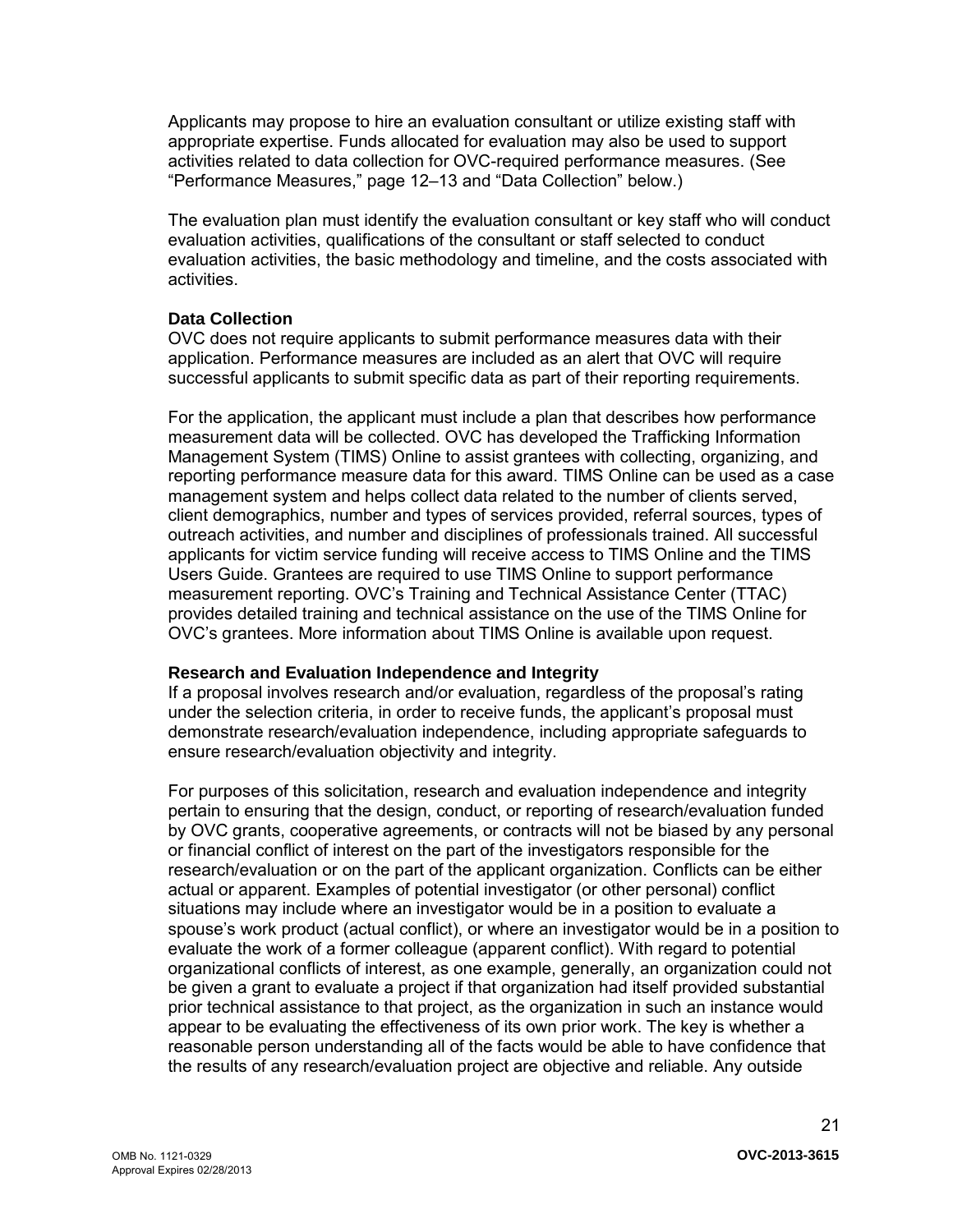personal or financial interest that casts doubt on that objectivity and reliability is a problem.

In the attachment dealing with research and evaluation independence and integrity, the applicant should explain the process and procedures that the applicant put in place to identify and eliminate (or, at the very least, mitigate) potential personal or financial conflicts of interest on the part of its staff, consultants, and/or subrecipients. It should also identify any potential organizational conflicts of interest on the part of the applicant with regard to the proposed research/evaluation. If the applicant reasonably believes that no potential personal or organizational conflicts of interest exist, then the applicant should provide a brief narrative explanation of how and why it reached that conclusion.

Where potential personal or organizational conflicts of interest exist, in the attachment, the applicant should identify the safeguards the applicant has or will put in place to eliminate, mitigate, explain, or otherwise address those conflicts of interest.

Considerations in assessing research and evaluation independence and integrity will include, but may not be limited to, the adequacy of the applicant's efforts to identify factors that could affect the objectivity/integrity of the proposed staff and/or the organization in carrying out the research, development, or evaluation activity; and the adequacy of the applicant's existing or proposed remedies to control any such factors.

#### <span id="page-21-0"></span>9. **Position descriptions/resumes (Attachment 9)**

Position descriptions and resumes for key positions should be tailored to the applicant to demonstrate qualifications of staff involved in the project.

### <span id="page-21-1"></span>10. **MOUs and Letters of Intent (Attachment 10)**

Only letters of intent submitted at the time of application through Grants.gov may be considered. See page 9 for more information about what MOUs and letters of intent should include.

#### <span id="page-21-3"></span><span id="page-21-2"></span>11. **Additional Attachments**

#### <span id="page-21-4"></span>**a. Copies of outcome evaluations, if available (Attachment 11)**

### **b. Tribal Authorizing Resolution, if applicable (Attachment 12)**

Tribes, tribal organizations, or third parties proposing to provide direct services or assistance to residents on tribal lands should include in their application a resolution, a letter, affidavit, or other documentation, as appropriate, that certifies that the applicant has the legal authority from the tribe(s) to implement the proposed project on tribal lands. In those instances when an organization or consortium of tribes applies for a grant on behalf of a tribe or multiple specific tribes, then the application should include appropriate legal documentation, as described above, from all tribes that would receive services/assistance under the grant. A consortium of tribes for which existing consortium bylaws allow action without support from all tribes in the consortium (i.e., without an authorizing resolution or comparable legal documentation from each tribal governing body) may submit, instead, a copy of its consortium bylaws with the application.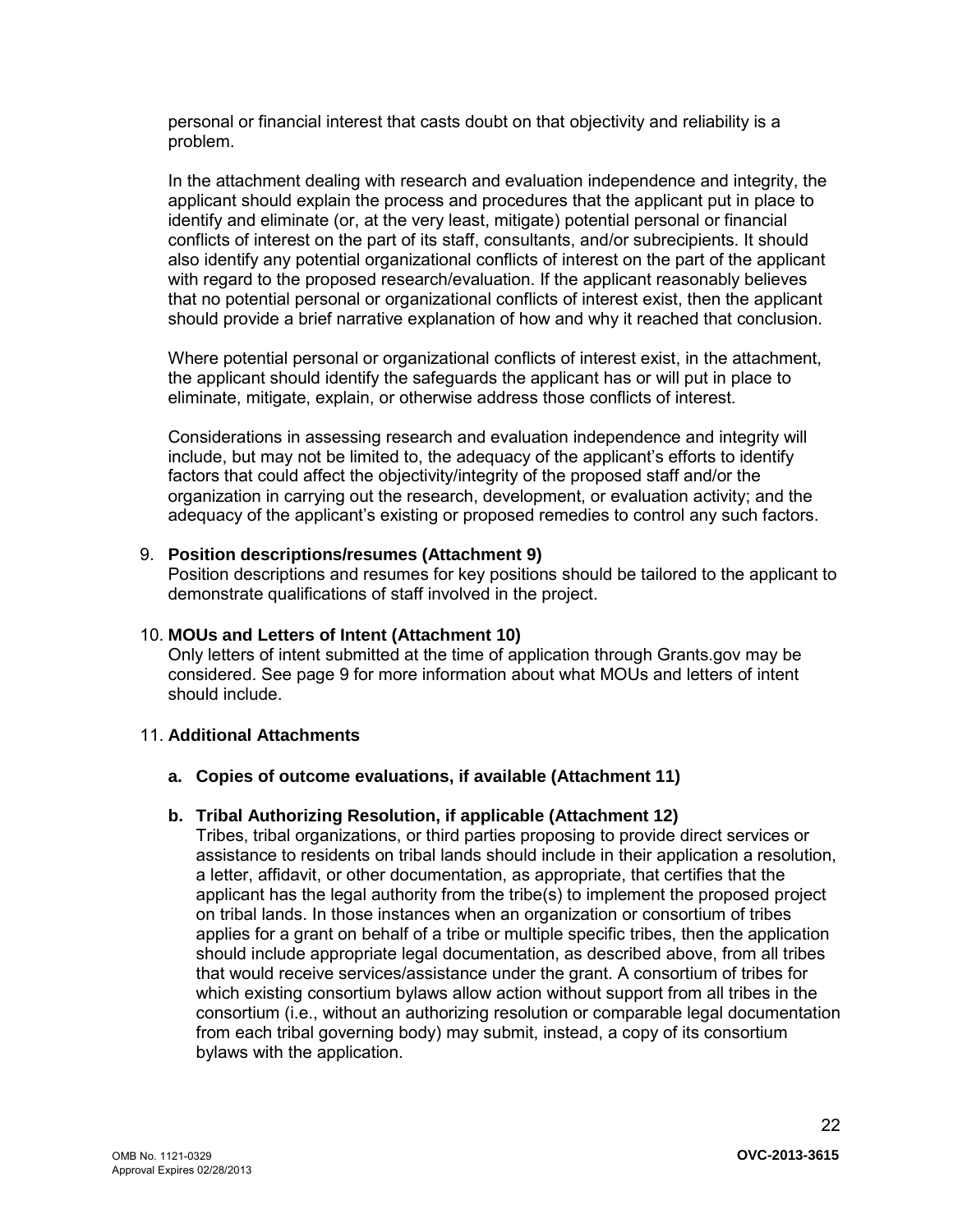Applicants that are unable to submit with the application a fully executed (i.e., signed) copy of appropriate legal documentation, as described above, consistent with the applicable tribe's governance structure, should, at minimum, submit an unsigned, draft version of such legal documentation as part of its application (except in cases where, with respect to a tribal consortium applicant, consortium bylaws allow action without the support of all consortium member tribes). If selected for funding, OVC will make use of and access to funds contingent on receipt of the fully executed legal documentation.

# **c. Applicant disclosure of pending applications (Attachment 13)**

Applicants are to disclose whether they have pending applications for federally funded assistance that include requests for funding to support the same project being proposed under this solicitation and that will cover the identical cost items outlined in the budget narrative and budget detail worksheet in the application under this solicitation. The disclosure should include both direct applications for federal funding (e.g., applications to federal agencies) and indirect applications for such funding (e.g., applications to state agencies that will be subawarding federal funds).

OJP seeks this information to help avoid any inappropriate duplication of funding. Leveraging multiple funding sources in a complementary manner to implement comprehensive programs or projects is encouraged and is not seen as inappropriate duplication.

Applicants that have pending applications as described above are to provide the following information about pending applications submitted within the last 12 months:

- The federal or state funding agency.
- The solicitation name/project name.
- The point of contact information at the applicable funding agency.

| <b>Federal or State</b><br><b>Funding Agency</b>                                    | <b>Solicitation Name/</b><br><b>Project Name</b>                                                     | Name/Phone/E-mail for Point of Contact at<br><b>Funding Agency</b> |
|-------------------------------------------------------------------------------------|------------------------------------------------------------------------------------------------------|--------------------------------------------------------------------|
|                                                                                     |                                                                                                      |                                                                    |
| DOJ/COPS                                                                            | <b>COPS Hiring Program</b>                                                                           | Jane Doe, 202/000-0000; jane.doe@usdoj.gov                         |
| <b>HHS/</b> Substance<br>Abuse & Mental<br><b>Health Services</b><br>Administration | <b>Drug Free Communities</b><br>Mentoring Program/<br>North County Youth<br><b>Mentoring Program</b> | John Doe, 202/000-0000; john.doe@hhs.gov                           |

Applicants should include the table as a separate attachment, with the file name "Disclosure of Pending Applications," to their application. Applicants that do not have pending applications as described above are to include a statement to this effect in the separate attachment page (E.g., "[Applicant Name] does not have pending applications submitted within the last 12 months for federally funded assistance that include requests for funding to support the same project being proposed under this solicitation and will cover the identical cost items outlined in the budget narrative and worksheet in the application under this solicitation.").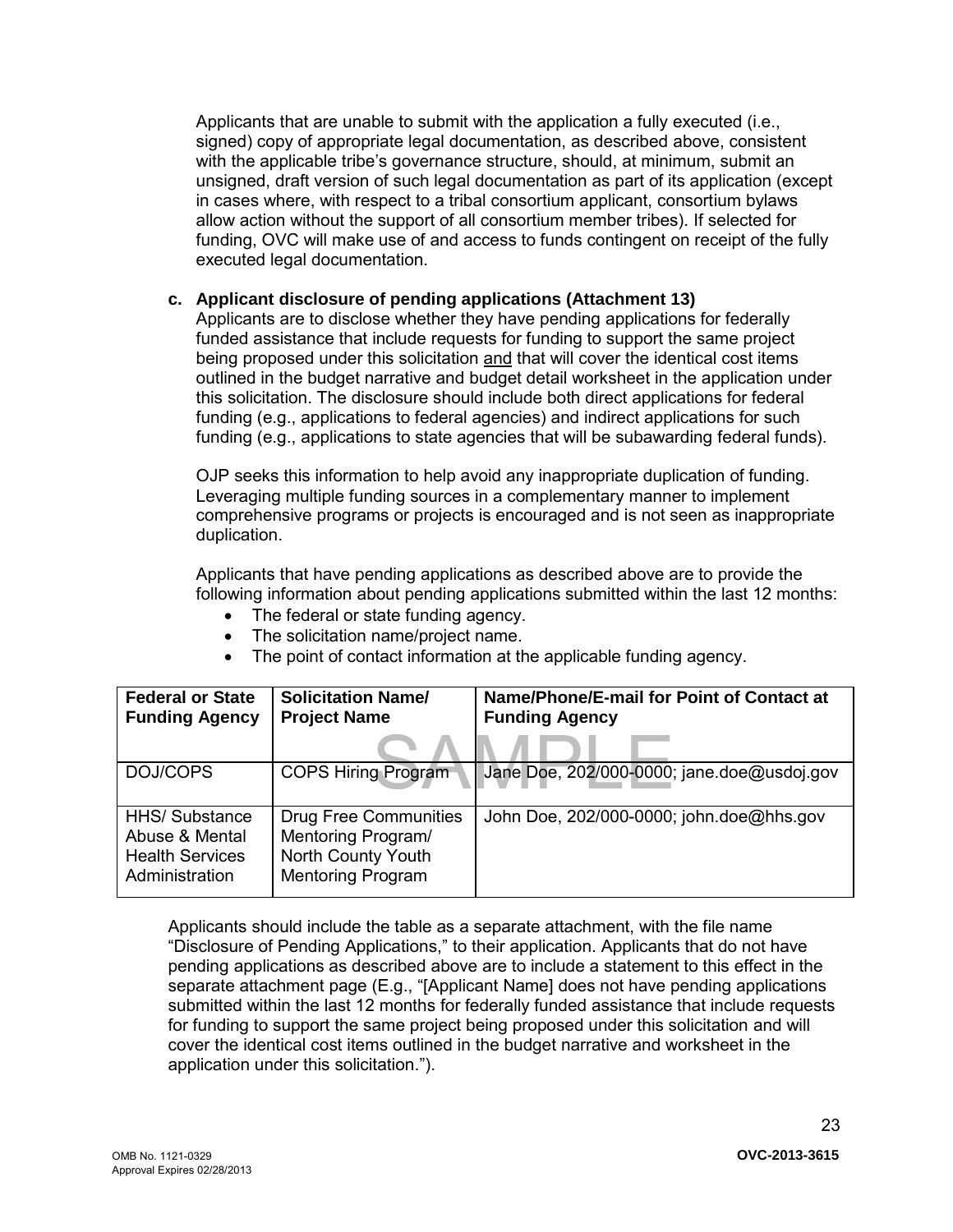# <span id="page-23-2"></span>12. **Other Standard Forms**

Additional forms that OJP may require in connection with an award are available on OJP's funding page at [www.ojp.usdoj.gov/funding/forms.htm.](http://www.ojp.usdoj.gov/funding/forms.htm) For successful applicants, receipt of funds may be contingent upon submission of all necessary forms. Note in particular the following forms:

- a. [Standard Assurances](http://www.ojp.usdoj.gov/funding/forms/std_assurances.pdf)<sup>®</sup> Applicants must read, certify, and submit this form in GMS prior to the receipt of any award funds.
- b. [Certifications Regarding Lobbying; Debarment, Suspension and Other](http://www.ojp.usdoj.gov/funding/forms/certifications.pdf)  Responsibility Matters: and Drug-Free Workplace Requirements<sup>\*</sup> Applicants must read, certify, and submit in GMS prior to the receipt of any award funds.
- c. [Accounting System and Financial Capability Questionnaire](http://www.ojp.usdoj.gov/funding/forms/financial_capability.pdf) 
	- Any applicant (other than an individual) that is a nongovernmental entity and that has not received any award from OJP within the past 3 years must download, complete, and submit this form.

\*These OJP Standard Assurances and Certifications are forms that applicants accept in GMS. They are not additional forms to be uploaded at the time of application submission.

# <span id="page-23-0"></span>**Selection Criteria**

Applications will be evaluated and rated based on the extent to which the program meets the following selection criteria, which were described in the section of this solicitation titled "What an Application Should Include" on page 14.

- 1. Statement of the Problem (15%)
- 2. Project Design and Implementation Plan (30%)
- 3. Capabilities and Competencies (30%)
- 4. Plan for Collecting the Data Required for this Solicitation's Performance Measures (5%)
- 5. Budget: complete, cost effective, and allowable (e.g., reasonable, allocable, and necessary for project activities). The budget narrative should generally demonstrate how the applicant will maximize cost effectiveness of grant expenditures. The budget narrative should demonstrate cost effectiveness in relation to potential alternatives and the goals of the project. $^1$  (15%)
- 6. Other Attachments (Training Plan and Evaluation Plan) (5%)

# <span id="page-23-1"></span>**Review Process**

OJP is committed to ensuring a fair and open process for awarding grants. OVC reviews the application to make sure that the information presented is reasonable, understandable, measurable, and achievable, as well as consistent with the solicitation.

 $\overline{a}$ 

 $1$  Generally speaking, a reasonable cost is a cost that, in its nature or amount, does not exceed that which would be incurred by a prudent person under the circumstances prevailing at the time the decision was made to incur the costs.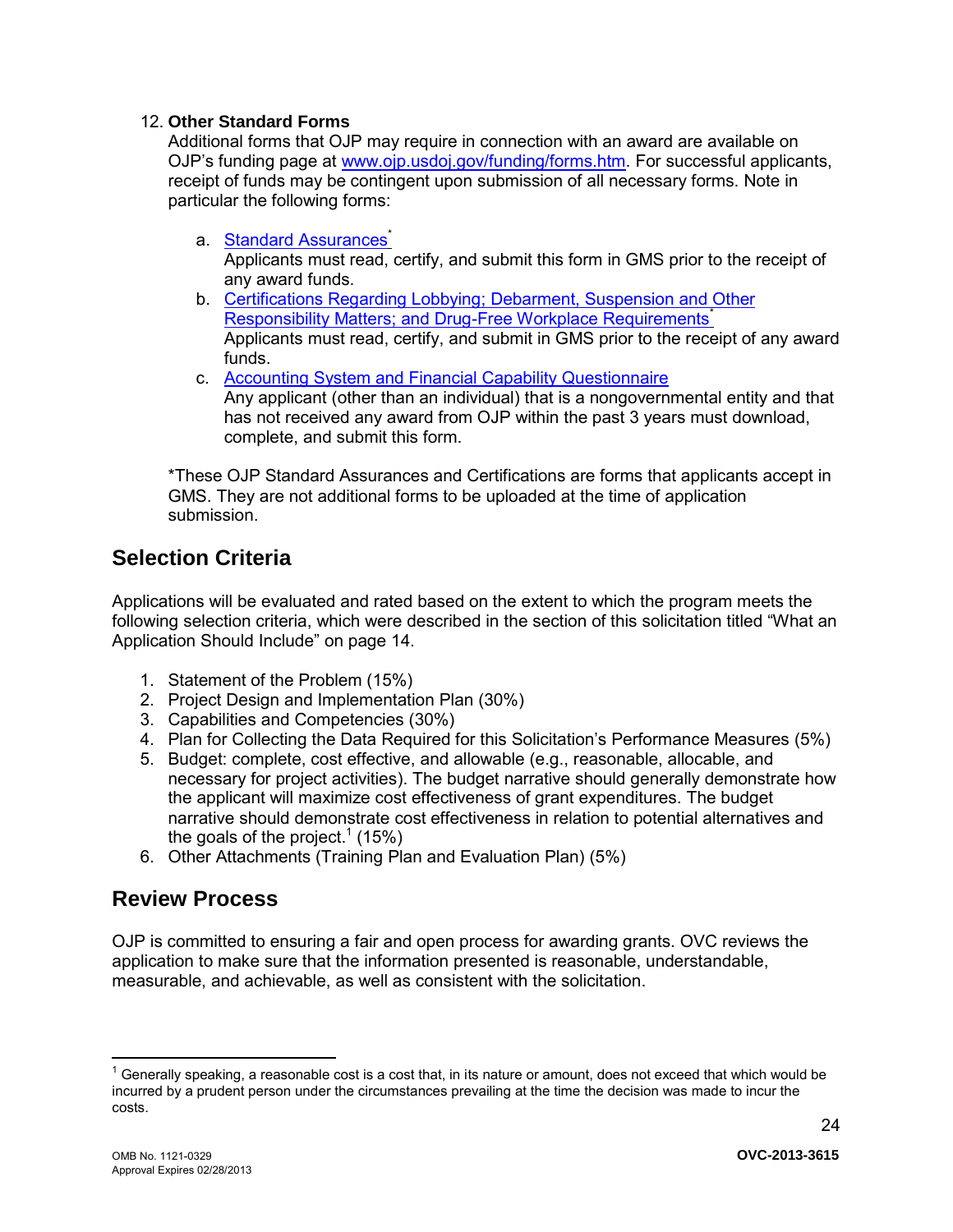Peer reviewers will review the applications submitted under this solicitation that meet basic minimum requirements. OVC may use either internal peer reviewers, external peer reviewers, or a combination, to review the applications. An external peer reviewer is an expert in the subject matter of a given solicitation who is NOT a current DOJ employee. An internal reviewer is a current DOJ employee who is well versed or has expertise in the subject matter of this solicitation. A peer review panel will evaluate, score, and rate applications that meet basic minimum requirements. Peer reviewers' ratings and any resulting recommendations are advisory only. In addition to peer review ratings, considerations for award recommendations and decisions may include, but are not limited to, underserved populations, geographic diversity, strategic priorities, past performance, and available funding.

Peer reviewers will review the applications submitted under this solicitation that meet the following basic minimum requirements:

- Applications must be submitted by an eligible type of applicant.
- Applicants must request funding within programmatic funding constraints.
- Applications must be responsive to the funding purpose or goal of the solicitation under which they are submitted.
- Applications that fail to include items designated as "critical elements" shall not be forwarded for peer review. For OVC, those critical elements are a Program Narrative, Budget Detail Worksheet, and Budget Narrative.
- During the review process, the organizations named as applicant organizations on all applications for competitive discretionary awards will be checked against current listings in the Excluded Parties List System (EPLS) maintained by the General Services Administration. Applications from organizations currently in the EPLS database as being suspended or debarred from participation in federal grant programs will not be submitted to peer review during the period of suspension or debarment.

The OCFO, in consultation with OVC, reviews applications for potential discretionary awards to evaluate the fiscal integrity and financial capability of applicants; examines proposed costs to determine if the budget detail worksheet and budget narrative accurately explain project costs; and determines whether costs are reasonable, necessary, and allowable under applicable federal cost principles and agency regulations.

Absent explicit statutory authorization or written delegation of authority to the contrary, all final award decisions will be made by the Assistant Attorney General, who may consider factors including, but not limited to, underserved populations, geographic diversity, strategic priorities, past performance, and available funding when making awards.

# <span id="page-24-0"></span>**Additional Requirements**

Applicants selected for awards must agree to comply with additional legal requirements upon acceptance of an award. OJP encourages applicants to review the information pertaining to these additional requirements prior to submitting an application. Additional information for each requirement can be found at [www.ojp.usdoj.gov/funding/other\\_requirements.htm.](http://www.ojp.usdoj.gov/funding/other_requirements.htm)

- [Civil Rights Compliance](http://www.ojp.usdoj.gov/about/ocr/statutes.htm)
- Civil Rights Compliance Specific to State Administering Agencies
- Faith-Based and Other Community Organizations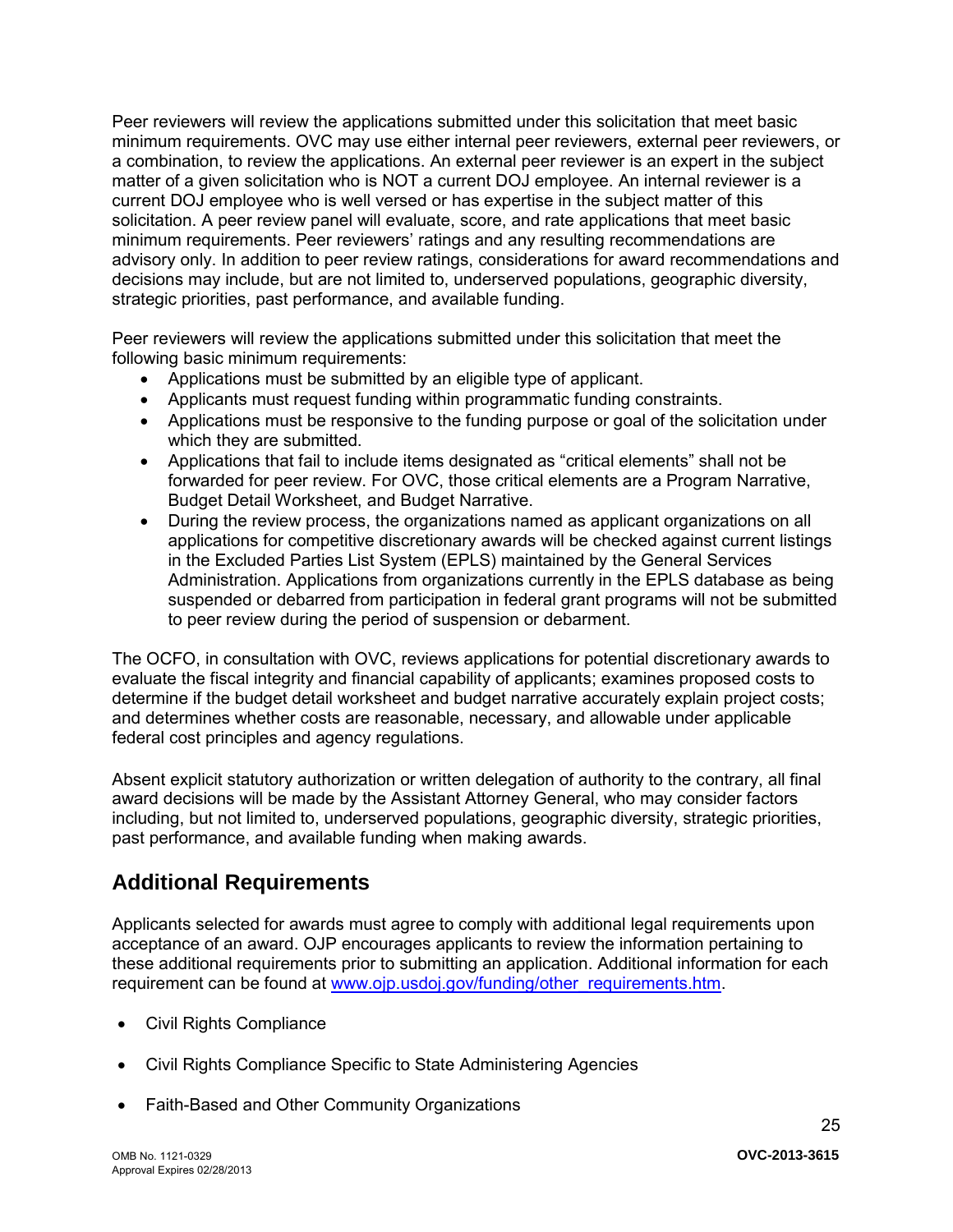- <span id="page-25-0"></span>Confidentiality
- Research and the Protection of Human Subjects
- Anti-Lobbying Act
- Financial and Government Audit Requirements
- National Environmental Policy Act (NEPA)
- DOJ Information Technology Standards (if applicable)
- Single Point of Contact Review
- Non-Supplanting of State or Local Funds
- Criminal Penalty for False Statements
- Compliance with **Office of Justice Programs Financial Guide**
- Suspension or Termination of Funding
- Nonprofit Organizations
- For-profit Organizations
- Government Performance and Results Act (GPRA)
- Rights in Intellectual Property
- Federal Funding Accountability and Transparency Act of 2006 (FFATA)
- Awards in Excess of \$5,000,000 Federal Taxes Certification Requirement
- Policy and Guidance for Conference Approval, Planning, and Reporting
- OJP Training Guiding Principles for Grantees and Subgrantees

# **How To Apply**

Applicants must submit applications through Grants.gov. Applicants must first register with Grants.gov , a "one-stop storefront" to find federal funding opportunities and apply for funding, in order to submit an application through Grants.gov. Find complete instructions on how to register and submit an application at [www.Grants.gov.](http://www.grants.gov/) Applicants that experience technical **difficulties during this process should call the Grants.gov Customer Support Hotline at 800–518– 4726** or **606–545–5035**, 24 hours a day, 7 days a week, except federal holidays. Registering with Grants.gov is a one-time process; however, **processing delays may occur, and it can take several weeks** for first-time registrants to receive confirmation and a user password. OJP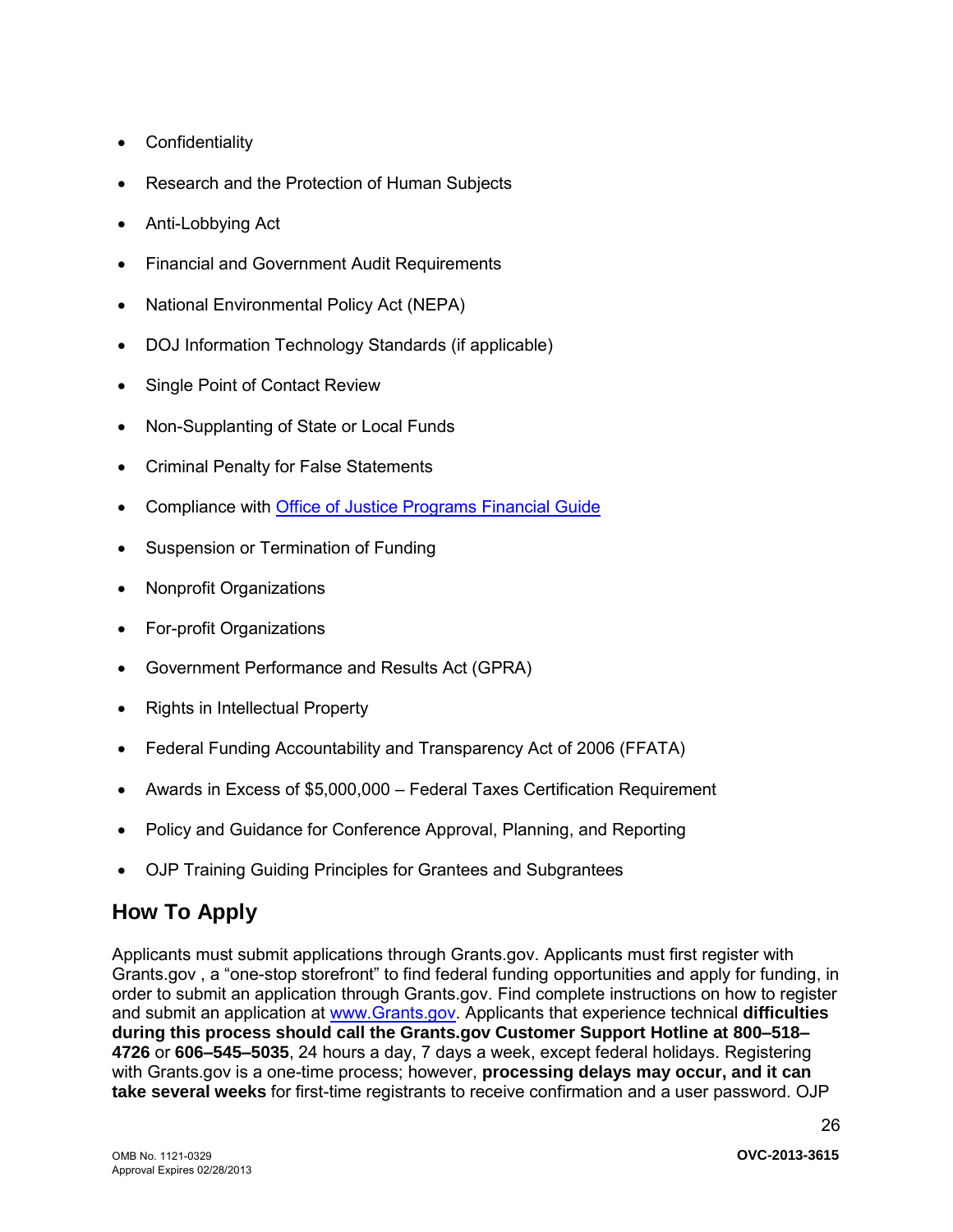encourages applicants to **register several weeks before** the application submission deadline. In addition, OJP urges applicants to submit applications 72 hours prior to the application due date to allow time to receive validation messages or rejection notifications from Grants.gov, and to correct in a timely fashion any problems that may have caused a rejection notification.

**Note:** OVC encourages all prospective applicants to sign up for Grants.gov e-mail notifications regarding this solicitation. If this solicitation is cancelled or modified, individuals who sign up with Grants.gov for e-mail updates will be notified.

All applicants are required to complete the following steps:

- 1. **Acquire a DUNS number.** In general, the Office of Management and Budget requires that all applicants (other than individuals) for federal funds include a DUNS number in their applications for a new award or a supplement to an existing award. A DUNS number is a unique nine-digit sequence recognized as the universal standard for identifying and differentiating entities receiving federal funds. The identifier is used for tracking purposes and to validate address and point of contact information for federal assistance applicants, recipients, and subrecipients. The DUNS number will be used throughout the grant life cycle. Obtaining a DUNS number is a free, one-time activity. Call Dun and Bradstreet at 866–705–5711 to obtain a DUNS number or apply online at [www.dnb.com.](http://www.dnb.com/) A DUNS number is usually received within 1-2 business days.
- 2. **Acquire registration with the System for Award Management (SAM). SAM replaces the Central Contractor Registration (CCR) database** as the repository for standard information about federal financial assistance applicants, recipients, and subrecipients. OJP requires all applicants (other than individuals) for federal financial assistance to maintain current registrations in the SAM database. Applicants must be registered in SAM to successfully register in Grants.gov. (Previously, organizations that had submitted applications via Grants.gov were registered with CCR, as it was a requirement for Grants.gov registration. SAM registration replaces CCR as a prerequisite for Grants.gov registration.) Applicants must **update or renew their SAM registration annually** to maintain an active status.

Applicants that were previously registered in the CCR database must, at a minimum:

- Create a SAM account.
- Log in to SAM and migrate permissions to the SAM account (all the entity registrations and records should already have been migrated).

Applicants that were not previously registered in the CCR database must register in SAM prior to registering in Grants.gov. Information about SAM registration procedures can be accessed at [www.sam.gov.](http://www.sam.gov/)

- 3. **Acquire an Authorized Organization Representative (AOR) and a Grants.gov username and password**. Complete the AOR profile on Grants.gov and create a username and password. The applicant organization's DUNS number must be used to complete this step. For more information about the registration process, go to [www.grants.gov/applicants/get\\_registered.jsp.](http://www.grants.gov/applicants/get_registered.jsp)
- 4. **Acquire confirmation for the AOR from the E-Business Point of Contact (E-Biz POC).** The E-Biz POC at the applicant organization must log into Grants.gov to confirm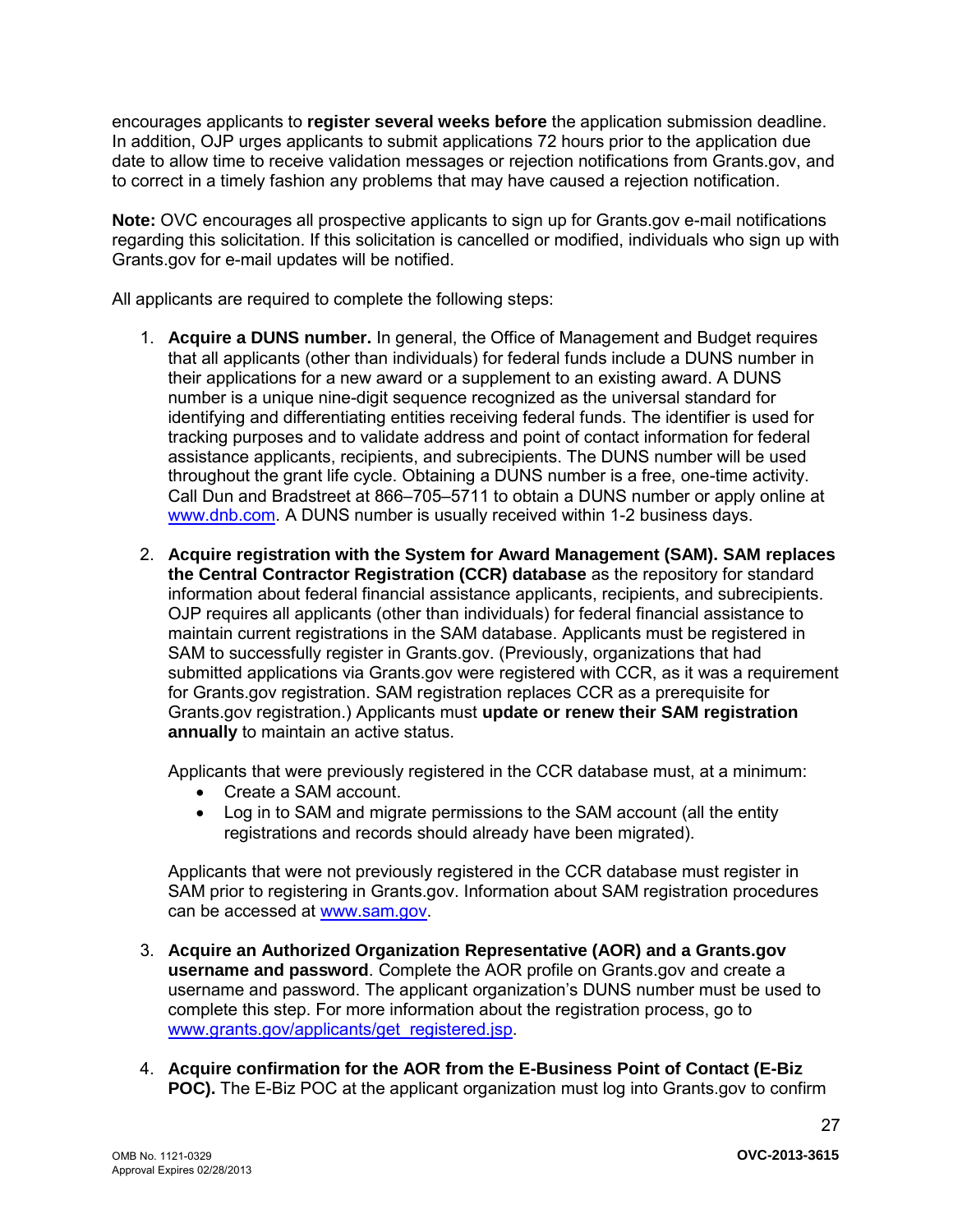the applicant organization's AOR. Note that an organization can have more than one AOR.

- 5. **Search for the funding opportunity on Grants.gov.** Use the following identifying information when searching for the funding opportunity on Grants.gov. The Catalog of Federal Domestic Assistance (CFDA) number for this solicitation is 16.320, titled "Services for Trafficking Victims," and the funding opportunity number is OVC-2013- 3615.
- 6. **Complete the Disclosure of Lobbying Activities.** All applicants must complete this information. Applicants that expend any funds for lobbying activities must provide the detailed information requested on *Disclosure of Lobbying Activities* form (SF-LLL). Applicants that do not expend any funds for lobbying activities should enter "N/A" in the required highlighted fields.
- 7. **Submit an application consistent with this solicitation by following the directions in Grants.gov.** Within 24–48 hours after submitting the electronic application, the applicant should receive an e-mail validation message from Grants.gov. The message will state whether the application has been received and validated, or rejected due to errors, with an explanation. **Important:** OJP urges applicants to submit applications **at least 72 hours prior** of the application due date to allow time to receive validation messages or rejection notifications from Grants.gov, and to correct in a timely fashion any problems that may have caused a rejection notification.

#### **Note: Grants.gov only permits the use of specific characters in names of attachment files. Valid file names may only include the following characters: A-Z, a-z, 0-9, underscore (\_), hyphen (-), space, and period. Grants.gov will forward the application to GMS. GMS does not accept executable file types as application attachments**. These disallowed file types include, but are not limited to, the following extensions: ".com," ".bat," ".exe," ".vbs," ".cfg," ".dat," ".db," ".dbf," ".dll," ".ini," ".log," ".ora," ".sys," and ".zip."

### **Note: Duplicate Applications**

If an applicant submits multiple versions of an application, OVC will review the most recent version submitted.

# **Experiencing Unforeseen Grants.gov Technical Issues**

Applicants that experience unforeseen Grants.gov technical issues beyond their control that prevent them from submitting their application by the deadline must e-mail the OVC contacts identified in the Contact Information section on the title page **within 24 hours after the application deadline** and request approval to submit their application. The e-mail must describe the technical difficulties and include a timeline of the applicant's submission efforts, the complete grant application, the applicant's DUNS number, and any Grants.gov Help Desk or SAM tracking number(s). **Note: OVC does not automatically approve requests***.* After the program office reviews the submission and contacts the Grants.gov or SAM Help Desks to validate the reported technical issues, OJP will inform the applicant whether the request to submit a late application has been approved or denied. If the technical issues reported cannot be validated, OJP will reject the application as untimely.

The following conditions are not valid reasons to permit late submissions: failure to register in sufficient time, failure to follow Grants.gov instructions on how to register and apply as posted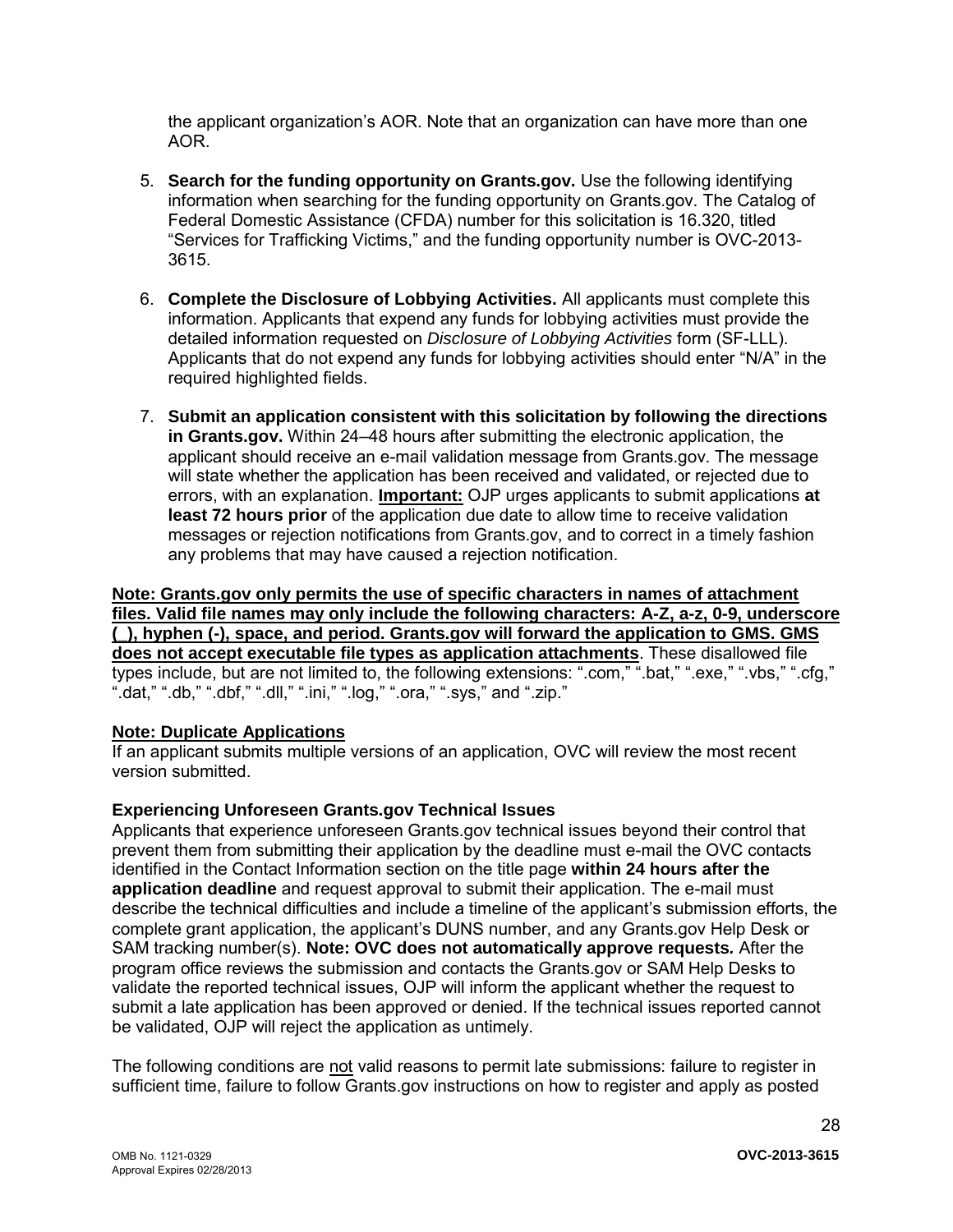on its Web site, failure to follow each instruction in the OJP solicitation, technical issues with the applicant's computer or information technology environment, including firewalls. Notifications regarding known technical problems with Grants.gov, if any, are posted at the top of the OJP funding Web page at [www.ojp.usdoj.gov/funding/solicitations.htm.](http://www.ojp.gov/funding/solicitations.htm)

# <span id="page-28-0"></span>**Provide Feedback to OJP on This Solicitation**

To assist OJP in improving its application and award processes, we encourage applicants to provide feedback on this solicitation, the application submission process, and/or the application review/peer review process. Feedback may be provided to [OJPSolicitationFeedback@usdoj.gov.](mailto:OJPSolicitationFeedback@usdoj.gov)

**IMPORTANT:** This e-mail is for feedback and suggestions only. Replies are **not** sent from this mailbox. If you have specific questions on any program or technical aspect of the solicitation, **you must** directly contact the appropriate number or e-mail listed on the front of this solicitation document. These contacts are provided to help ensure that you can directly reach an individual who can address your specific questions in a timely manner.

If you are interested in being a reviewer for other OJP grant applications, please e-mail your resume to [ojppeerreview@lmbps.com.](mailto:ojppeerreview@lmbps.com) The OJP Solicitation Feedback e-mail account will not forward your resume. **Note:** Neither you nor anyone else from your organization can be a peer reviewer in a competition in which you or your organization have submitted an application.